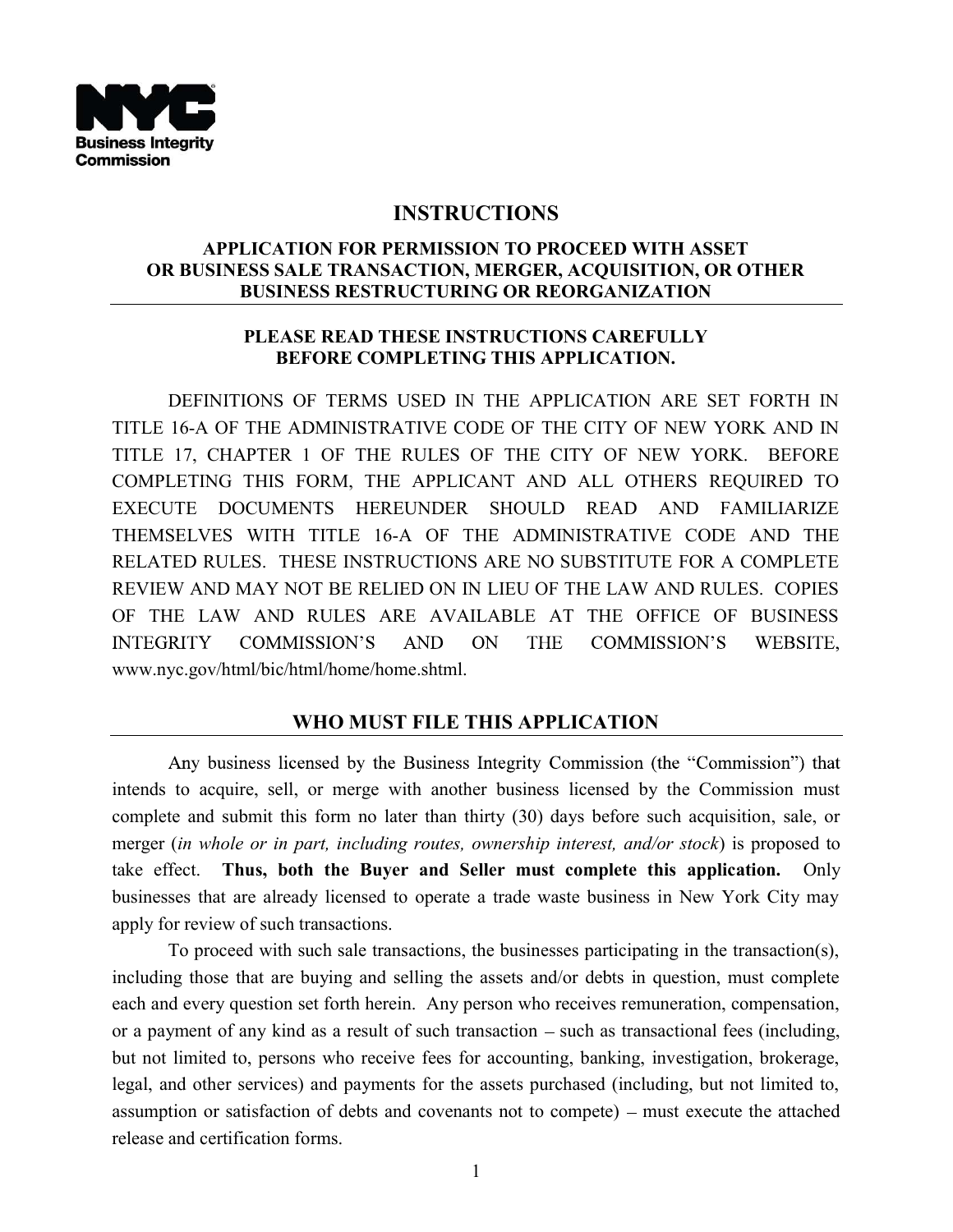### **APPLICATION FOR PERMISSION TO PROCEED WITH ASSET OR BUSINESS SALE TRANSACTION**

All questions must be answered. Read every question carefully before answering it. Answer every question completely. Do not leave any blank spaces. If a question is not applicable, write "not applicable" or "N.A." in the space provided for the answer (including all boxes on schedules). If there is nothing to disclose in response to a particular question, enter "none" in the space provided for an answer. However, you should not answer "Do Not Remember," or words to that effect simply because the information is not immediately at hand. You are expected to make reasonable and diligent efforts to check your records so that you can answer the questions completely. Applications that have not been completed properly may be (1) immediately denied as incomplete, (2) denied as incomplete on the basis of the Commission's investigation and review of the incomplete application, or (3) returned to the applicants without being processed.

Each page submitted by the applicant must contain in the lower left hand corner the applicant's social security or tax identification number and each page must be numbered sequentially as "Page of pages" (e.g., if a twenty-five page application were submitted, the first page would be marked: "Page  $\perp$  of 25 pages").

Applicants requiring additional space to complete any answer may attach additional pages to the application. Indicate on the top of each such additional page the Part and question number to which the additional page relates and insert such additional pages immediately following the page on which the question you are answering initially appears. The schedules attached at the end of the application also may be copied if additional schedule pages are needed. All additional pages and schedules must be identified in the lower left hand corner with the applicant's social security or tax identification number. Each added page must be numbered sequentially like the rest of the application (i.e., "Page of pages").

### **DISCLOSURE FORMS FOR INDIVIDUALS**

 To the extent that the proposed transaction will result in amendments to a Commission license application or the addition of another principal or manager, employee, and/or agent as set forth in Appendix B to the Commission's license application, the license application must be amended and/or such additional individuals must complete a personal disclosure forms in accordance with Local Law 42.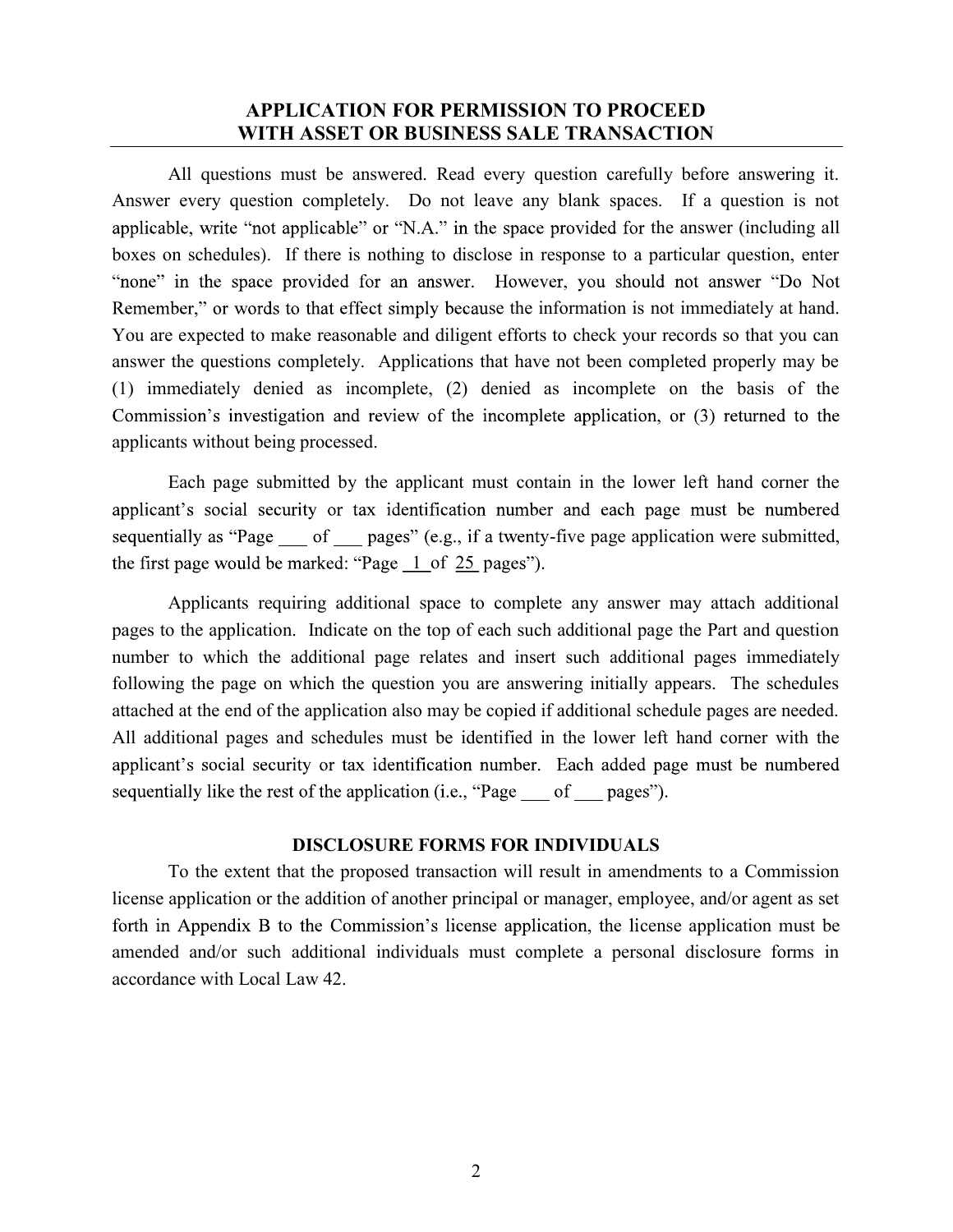## **DOCUMENTS TO BE SUBMITTED**

 In addition to this application form, a number of documents must be submitted to the New York City Business Integrity Commission to complete your application. The applicants must submit the following documents (to the extent applicable), some of which are described in these instructions, some in the body of the application and attachments, and some in the applicable rules:

- Application
- Notarized Certifications (for application) (on behalf of applicants and by each individual as indicated on the application form)
- Notarized Releases (on behalf of applicants and by each individual as indicated on the application form)
- Principal Disclosure Forms (for each new or added principal)
- All Transactional Documents (including but not limited to letters of intent, purchase and sale documents, *pro forma* closing documents, etc.)
- Insurance Documents for Vehicles
- Vehicle Registration and Insurance Cards

## **THE APPLICANT MUST SUBMIT AN ORIGINAL PLUS ONE COPY OF ORIGINAL AND ONE COPY OF ALL ATTACHED DOCUMENTS.**

## **WARNING**

**FRAUDULENT, DECEPTIVE OR MISLEADING ANSWERS MAY RESULT IN THE DENIAL OF THIS APPLICATION AND/OR REVOCATION OF YOUR LICENSES. IN ADDITION, ANY PERSON WHO KNOWINGLY OR RECKLESSLY MAKES FALSE OR MISLEADING STATEMENTS ON THIS FORM MAY BE SUBJECT TO CRIMINAL PROSECUTION.** 

**All applications may be submitted in person or mailed to:** 

**NYC Business Integrity Commission 100 Church Street, 20th Floor New York, 10007** 

**If you have any questions about this application, please call 212-437-0500.**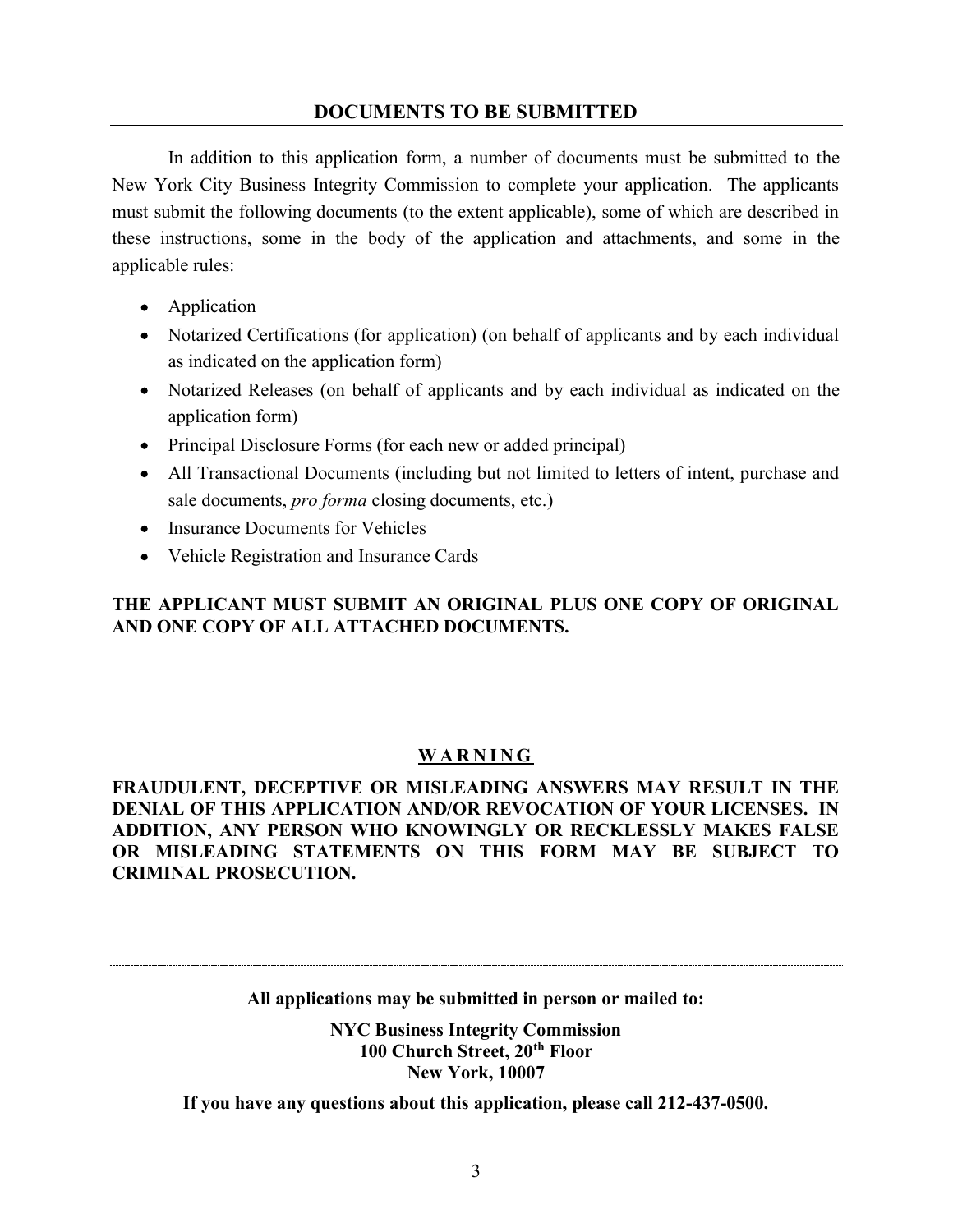

### **APPLICATION FOR PERMISSION TO PROCEED WITH ASSET OR BUSINESS SALE TRANSACTION**

| <b>APPLICATION#:</b> | <b>DATE RECEIVED:</b> | <b>INITIALS:</b> |
|----------------------|-----------------------|------------------|
| <b>RECOMMENDED:</b>  | DATE:                 | <b>INITIALS:</b> |
| <b>REJECTED:</b>     | DATE:                 | <b>INITIALS:</b> |
|                      |                       |                  |

## **SEE ATTACHED INSTRUCTIONS**

**1. PURCHASING BUSINESS** (business that is purchasing routes, assets, or entire trade waste business):

Business Name \_\_\_\_\_\_\_\_\_\_\_\_\_\_\_\_\_\_\_\_\_\_\_\_\_\_\_\_\_\_\_\_\_\_\_\_\_\_\_\_\_\_\_\_\_\_\_\_\_\_\_\_\_\_\_\_

Trade Name (if different) \_\_\_\_\_\_\_\_\_\_\_\_\_\_\_\_\_\_\_\_\_\_\_\_\_\_\_\_\_\_\_\_\_\_\_\_\_\_\_\_\_\_\_\_\_\_\_\_

Current Commission License Number(s)

Tax ID or SSN: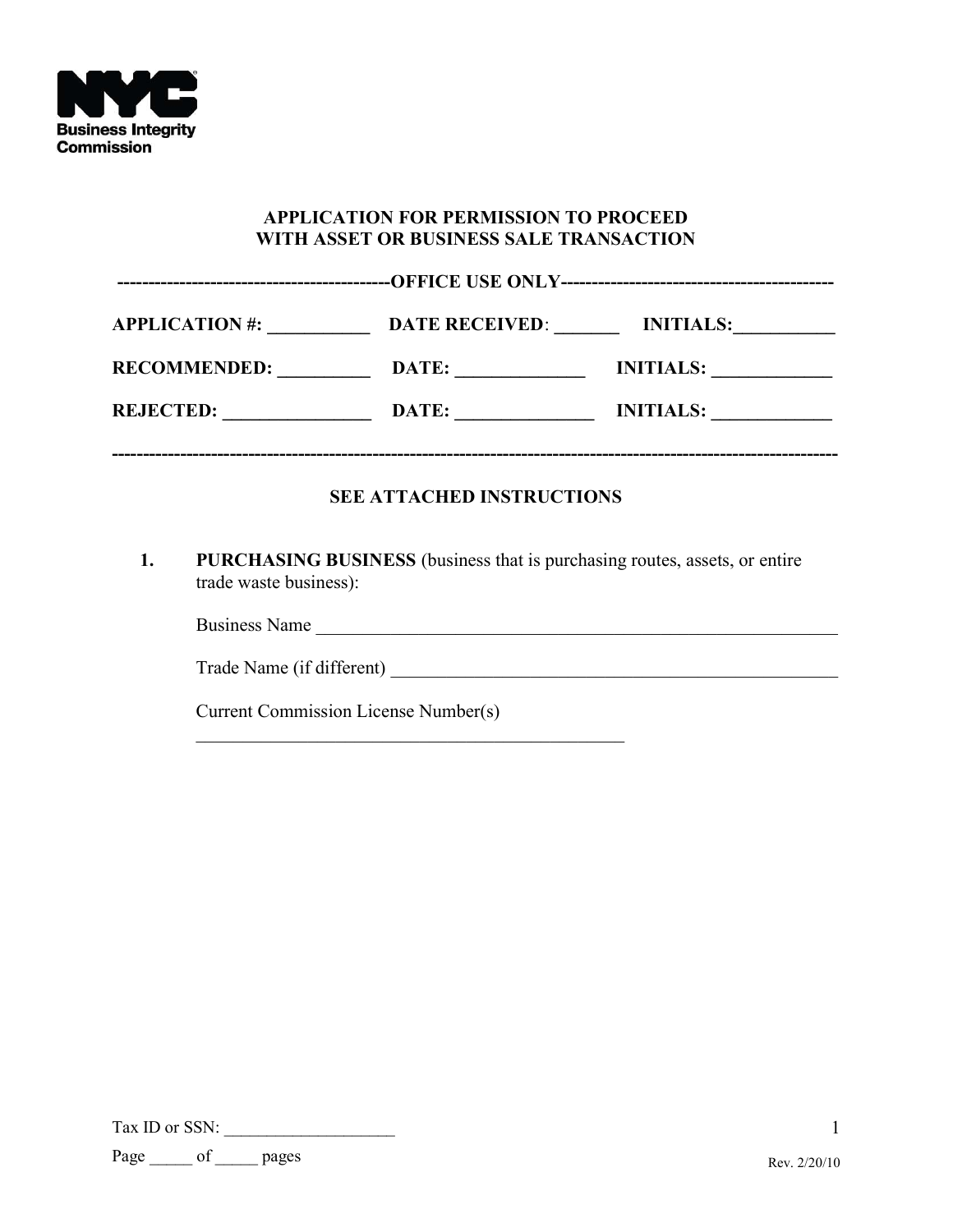**2. SELLING BUSINESS** (business that is selling routes, assets, or entire trade waste business):

| $\mathbf{r}$<br>Business<br>alii U |  |
|------------------------------------|--|
|                                    |  |

Trade Name (if different)

| <b>Current Commission License Number(s)</b> |
|---------------------------------------------|
|                                             |

- **3.** Purchasing Business seeks to purchase from the Selling Business (mark one):
	- a. All or Substantially All of the Assets, Stock, or other Ownership Interest of the Selling Business: \_\_\_\_\_\_\_\_\_\_\_\_\_\_\_\_\_\_\_\_\_\_\_\_\_\_\_\_\_\_
	- b. Route(s) or  $Stop(s)$
	- c. Other Assets (identify)
- **4.** On Schedule A, identify all individuals who are or have been principals of the Purchasing Business at any point during the past ten years.<sup>1</sup> For each individual, provide each item of information requested on Schedule A.
- **5.** On Schedule B, identify all individuals who are or have been principals of the Selling Business at any point during the past ten years. For each individual provide each item of information requested on Schedule B.
- **6.** On Schedule C, identify all individuals, not already identified in answer to Question 5 who have, or have had, a beneficial interest in the Selling Business at any point during the past ten years. For each individual provide each item of information requested on Schedule C.

<sup>&</sup>lt;sup>1</sup> "Principal" is defined in Local Law  $42 \xi$  16-501 (d).

Tax ID or SSN: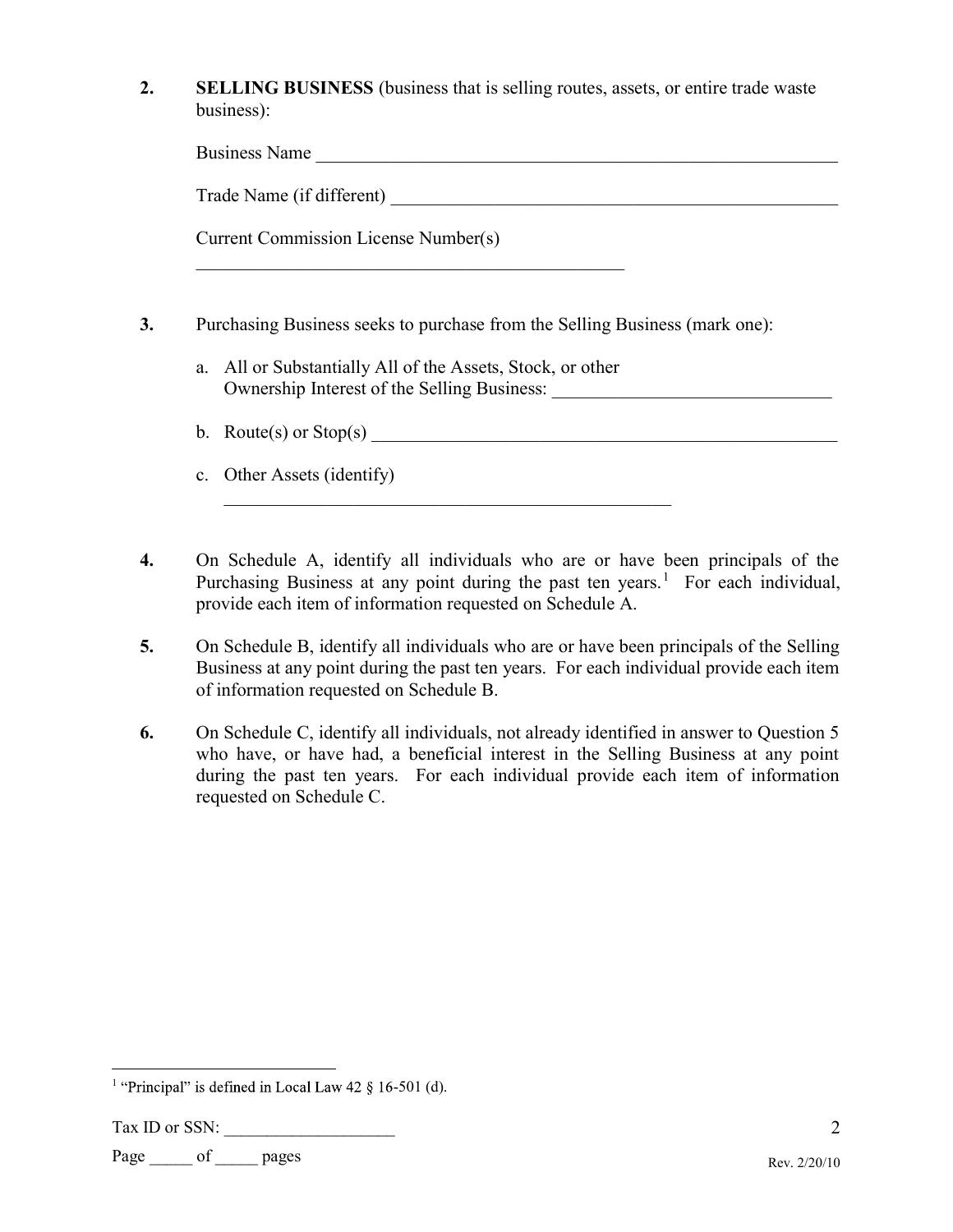**7.** Other than the Purchasing or Selling Businesses, does any individual/entity named on schedules A, B, or C possess a Commission issued license or registration or appear on any application for a Commission license, or registration? NO YES

| <b>Name of Individual/Entity</b> | <b>Name of Licensee</b> | <b>License Number(s)</b> |
|----------------------------------|-------------------------|--------------------------|
|                                  |                         |                          |
|                                  |                         |                          |
|                                  |                         |                          |
|                                  |                         |                          |
|                                  |                         |                          |
|                                  |                         |                          |

**8.** Does/did any individual/entity named on Schedules A, B, or C possess a DOS/DEC permit to operate any type of transfer station? NO YES

| <b>Name of Individual/Entity</b> | <b>Name of Licensee/Permittee</b> | <b>License/Permit Number(s)</b> |
|----------------------------------|-----------------------------------|---------------------------------|
|                                  |                                   |                                 |
|                                  |                                   |                                 |
|                                  |                                   |                                 |
|                                  |                                   |                                 |
|                                  |                                   |                                 |
|                                  |                                   |                                 |

**9.** Does/did any individual/entity named on Schedules A, B, or C appear on any application for a DCA, DOS, or DEC license or permit? \_\_\_\_\_ NO \_\_\_\_\_ YES

| <b>Name of Individual/Entity</b> | <b>Name of Licensee</b> | <b>License Sought</b> |
|----------------------------------|-------------------------|-----------------------|
|                                  |                         |                       |
|                                  |                         |                       |
|                                  |                         |                       |
|                                  |                         |                       |
|                                  |                         |                       |
|                                  |                         |                       |

**10.** Will the Selling Business continue to operate in any manner after the sale? NO YES

| a. In what type of business (Check One): | Trade Waste Related     |
|------------------------------------------|-------------------------|
|                                          | Non-Trade Waste Related |

b. Will Selling Business's name change after the sale? \_\_\_\_\_\_ NO \_\_\_\_\_\_ YES New name, if any \_\_\_\_\_\_\_\_\_\_\_\_\_\_\_\_\_\_\_\_\_\_\_\_\_\_\_\_\_\_\_\_\_\_\_\_\_\_\_\_\_\_\_\_\_\_\_\_\_\_\_

Tax ID or SSN: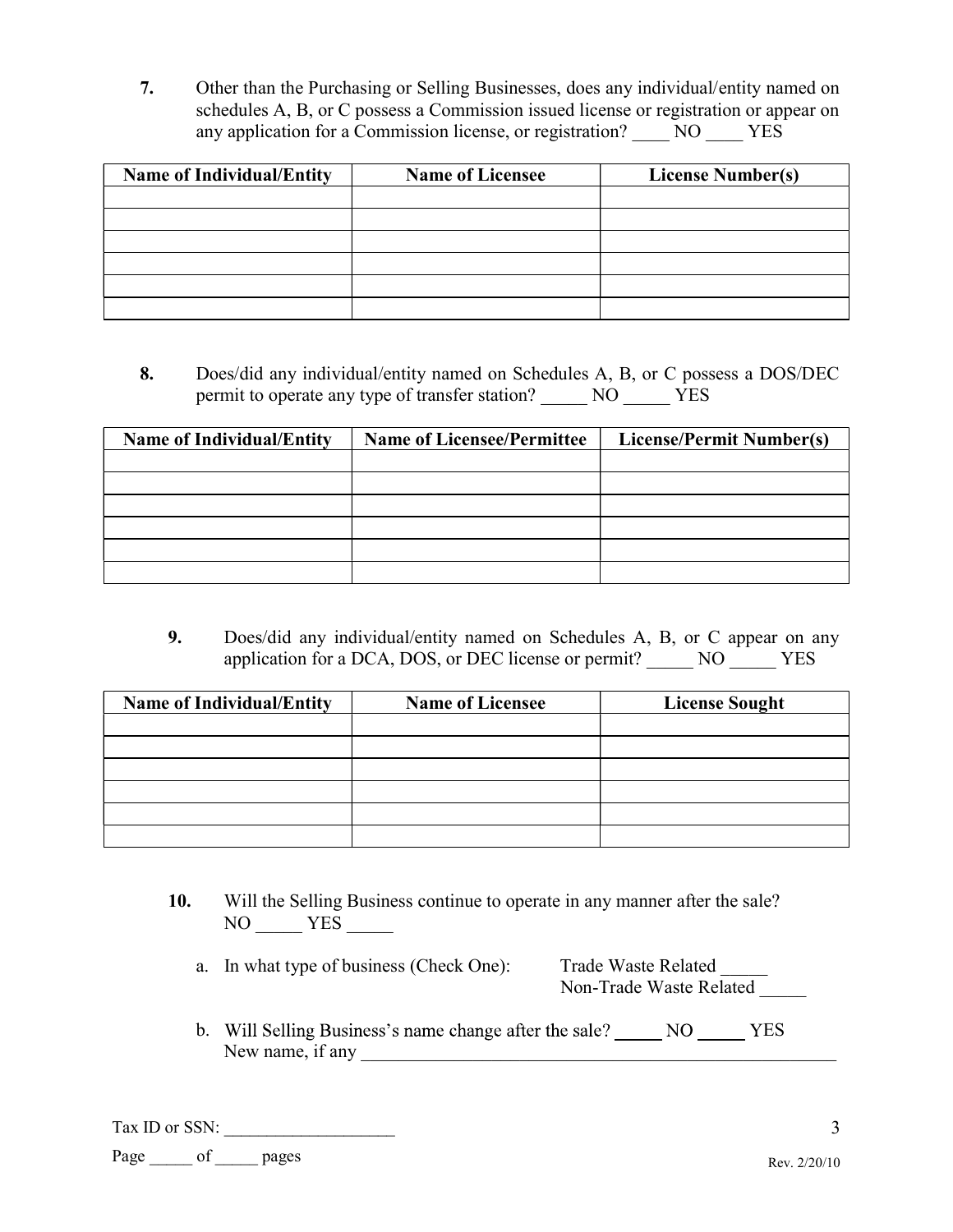- **11.** On Schedule D, identify all individuals who are expected to be principals of the Purchasing Business after the Sale closing. Denote with an asterisk, each person who is not already listed on Schedule A. Provide each item of information requested on Schedule D.
- **12.** On Schedule E, identify all individuals who are not already identified on Schedule A or D, who will have a beneficial interest in the Purchasing Business after the Sale closing. Denote with an asterisk in the appropriate column those who will have a new beneficial interest as a result of the Sale. Provide each item of information requested on Schedule E.
- **13.** Does/did any individual/entity identified on Schedules D or E possess a license or registration for operation of a trade waste removal business? \_\_\_\_\_ NO \_\_\_\_\_ YES

| <b>Name of Individual/Entity</b> | <b>Name of Licensee</b> | <b>License Number(s)</b> |
|----------------------------------|-------------------------|--------------------------|
|                                  |                         |                          |
|                                  |                         |                          |
|                                  |                         |                          |
|                                  |                         |                          |
|                                  |                         |                          |
|                                  |                         |                          |

**14.** Does/did any individual/entity identified on Schedule D or E appear in any application for a Commission license or registration for operation of a trade waste removal business? \_\_\_\_\_ NO \_\_\_\_\_ YES

| <b>Name of Individual/Entity</b> | <b>Name of Licensee</b> | <b>License Number(s)</b> |
|----------------------------------|-------------------------|--------------------------|
|                                  |                         |                          |
|                                  |                         |                          |
|                                  |                         |                          |
|                                  |                         |                          |
|                                  |                         |                          |
|                                  |                         |                          |

**15.** Does/did any individual/entity identified on Schedules D or E possess a DOS or DEC permit to operate any type of transfer station? \_\_\_\_\_ NO \_\_\_\_\_ YES

| Name of<br><b>Individual/Entity</b> | Name of<br><b>Licensee/Permittee</b> | <b>License/Permit</b><br>Number(s) | <b>DOS/DEC</b> |
|-------------------------------------|--------------------------------------|------------------------------------|----------------|
|                                     |                                      |                                    |                |
|                                     |                                      |                                    |                |
|                                     |                                      |                                    |                |
|                                     |                                      |                                    |                |
|                                     |                                      |                                    |                |
|                                     |                                      |                                    |                |

Tax ID or SSN: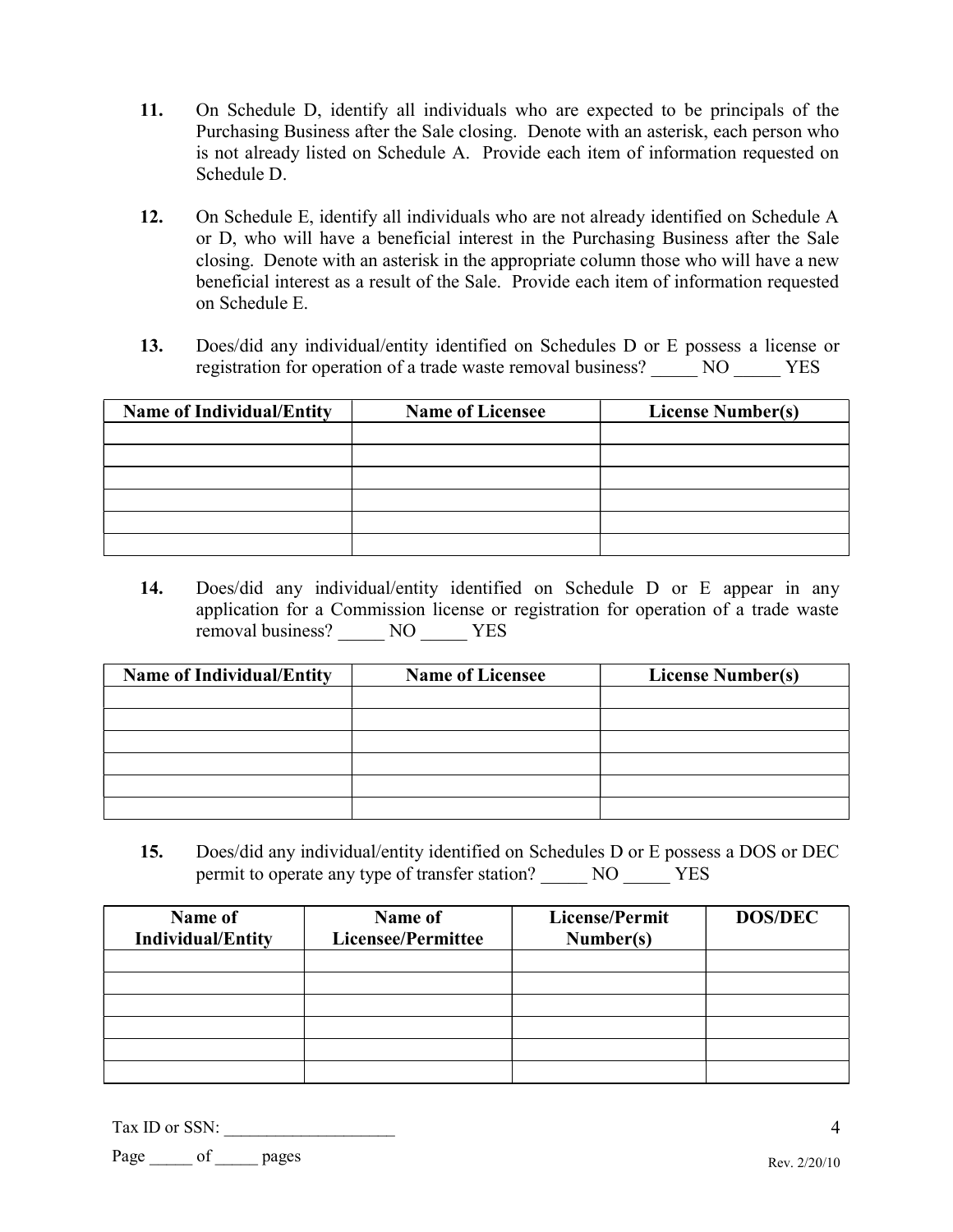**16.** Does/did any individual/entity identified on Schedule D or E appear on any DOS or DEC applications for a permit to operate any type of transfer station? \_\_\_\_\_ NO \_\_\_\_\_ YES

| Name of<br><b>Individual/Entity</b> | Name of<br><b>Licensee/Permittee</b> | License/Permit<br>Number(s) | <b>DOS/DEC</b> |
|-------------------------------------|--------------------------------------|-----------------------------|----------------|
|                                     |                                      |                             |                |
|                                     |                                      |                             |                |
|                                     |                                      |                             |                |
|                                     |                                      |                             |                |
|                                     |                                      |                             |                |
|                                     |                                      |                             |                |

**17.** If there is any individual who will have any financial interest in the Purchasing Business or will receive any other benefit as payment for this transaction and who has not been identified in answer to questions 1-17, identify that person and describe the interest.

 $\_$  , and the contribution of the contribution of the contribution of the contribution of  $\mathcal{L}_\text{max}$ 

- **18.** On Schedule F, provide a list of employees (include each item of information requested therein) who have been employed by the Selling Business and who will be employed by the Purchasing Business after the closing of the sale.
- 19. What is the total purchase price? **Attach copies of all** documents related to the transaction).
- **20.** On Schedule G, provide a breakdown of the total purchase price by asset.
- **21.** On schedule H, identify all individuals/entities who will receive payment of a benefit of any kind in connection with this transaction (including payments for the assets purchased such as covenants not to compete or payments of debts). Complete each item (mark "N.A." where not applicable).
- **22.** On Schedule I, identify all individuals/entities not already listed on Schedule H who will receive fees, other transactional payments, or any other such benefit of any kind in connection with this transaction (including, but not limited to, all fees for accounting, banking, investigation, brokerage, attorney, and other fees). Complete each item.

Tax ID or SSN: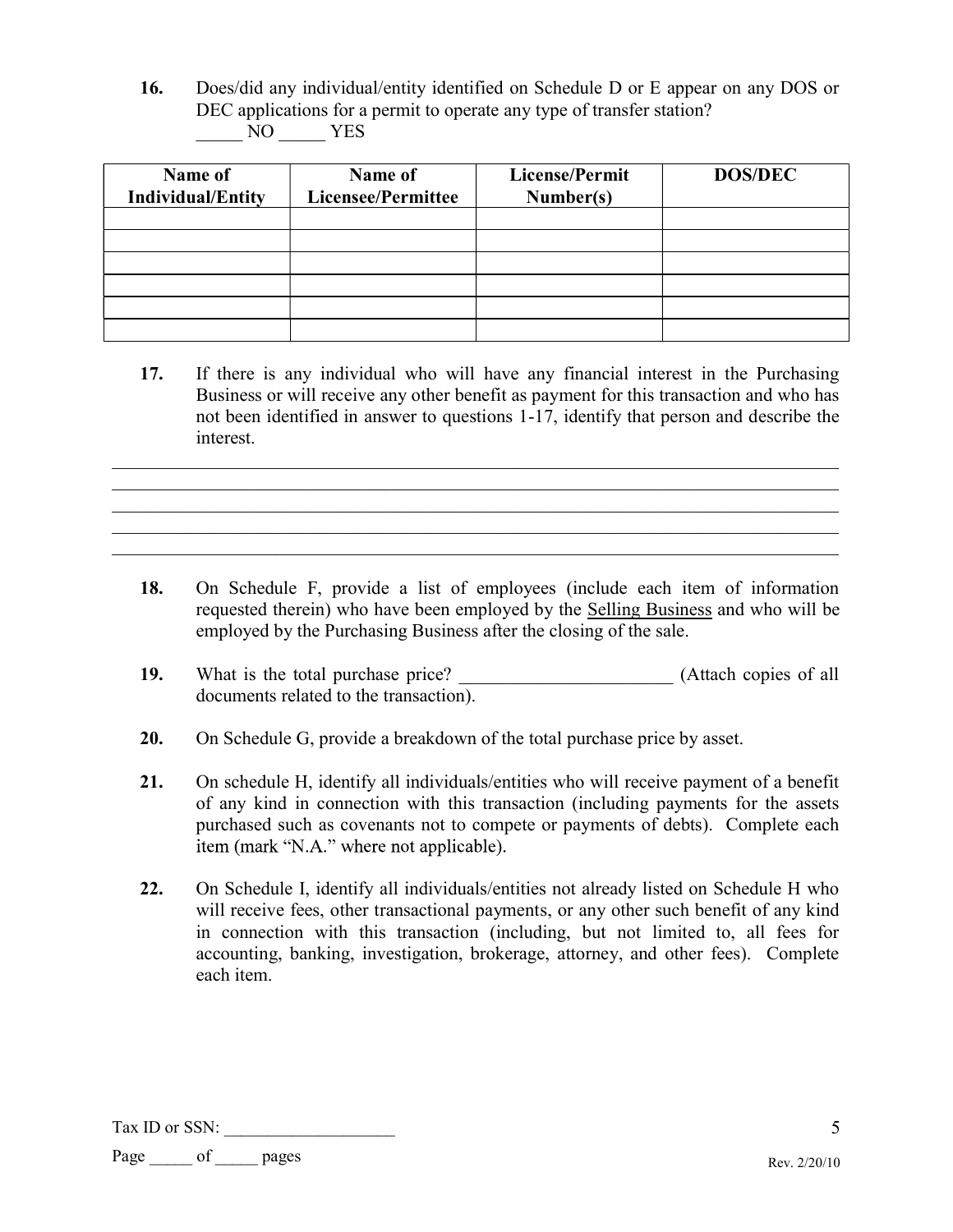**23.** Did either the Purchasing Business or the Selling business calculate the value of the asset(s) purchased or prepare a valuation report or document of any kind in connection with the sale?  $\overline{N}$  NO  $\overline{Y}$  YES.

Attach a copy of the valuation report (if the submitting party seeks to have this document remain confidential, please request expressly). If the parties ever calculated the purchase price as a multiple of monthly sales, what was the multiple:

- **24.** Certain questions in license and registration applications filed with the Commission are asterisked to signify that the applicants must update the application(s) within the (10) days of the change(s). Have all asterisked questions submitted by the Purchasing or Selling Business in connection with any Commission license or registration application been updated? NO YES. If the answer to this question is "NO," submit all updated information with this application.
- **25.** If route(s) and/or stop(s) are to be purchased, on Schedule J identify in alphabetical order each customer and/or stop by customer name, providing each item of information requested on Schedule J (if the billing address is different from the pickup location, provide both addresses). Attach copies of each of the contracts between the customers and the Selling Business. (Where the customer(s) do(es) not have a written contract with the Selling Business, Schedule I should so denote with an asterisk).
- **26.** If vehicles are to be purchased from the Selling Business to be used by the Purchasing Business in its trade waste business, on Schedule K identify such vehicles, providing each item of information requested therein.

**NOTE:** §16-520 (e)(ii) PROVIDES THAT "AN ASSIGNEE OF CONTRACTS FOR THE REMOVAL, COLLECTION OR DISPOSAL OF TRADE WASTE SHALL NOTIFY EACH PARTY TO A CONTRACT SO ASSIGNED OF SUCH ASSIGNMENT AND OF THE RIGHT OF SUCH PARTY TO TERMINATE SUCH CONTRACT WITHIN THREE MONTHS OF RECEIVING NOTICE OF SUCH ASSIGNMENT UPON 30 DAYS NOTICE. SUCH NOTIFICATION SHALL BE BY CERTIFIED MAIL WITH THE RECEIPT OF DELIVERY THEREOF RETAINED BY THE ASSIGNEE AND SHALL BE UPON A FORM PRESCRIBED BY THE COMMISSION. WHERE NO WRITTEN CONTRACT EXISTS WITH A CUSTOMER FOR THE REMOVAL, COLLECTION OR DISPOSAL OF TRADE WASTE, A COMPANY THAT ASSUMES SUCH TRADE WASTE REMOVAL FROM ANOTHER COMPANY SHALL PROVIDE SUCH CUSTOMER WITH NOTICE THAT A NEW COMPANY WILL BE PROVIDING SUCH TRADE WASTE REMOVAL AND THAT THE CUSTOMER HAS THE RIGHT TO TERMINATE SUCH SERVICE. SUCH NOTICE SHALL BE BY CERTIFIED MAIL WITH RECEIPT OF DELIVERY THEREOF RETAINED BY THE ASSIGNEE."

Tax ID or SSN: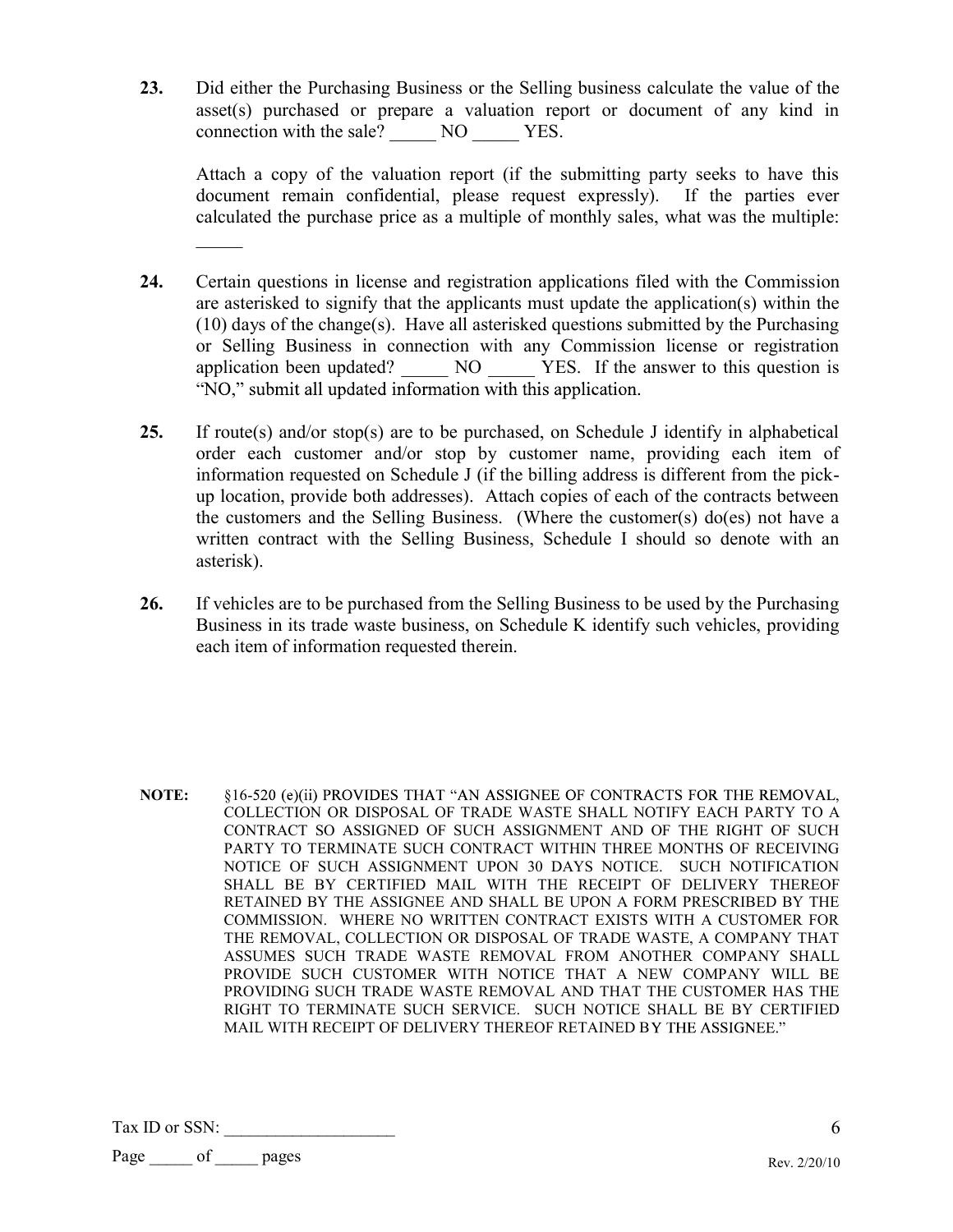|                                                                | <b>PRINCIPAL #1</b> | <b>PRINCIPAL #2</b> |
|----------------------------------------------------------------|---------------------|---------------------|
| <b>NAME</b> (include maiden<br>name where applicable)          |                     |                     |
| <b>HOME ADDRESS(ES)</b>                                        |                     |                     |
| <b>HOME TELEPHONE</b><br><b>NUMBERS</b>                        |                     |                     |
| <b>FAX NUMBER(S)</b>                                           |                     |                     |
| <b>CELLULAR NUMBER(S)</b>                                      |                     |                     |
| <b>DATE OF BIRTH</b>                                           |                     |                     |
| <b>SOCIAL SECURITY</b><br><b>NUMBER(S)</b>                     |                     |                     |
| <b>BUSINESS ADDRESS(S)</b>                                     |                     |                     |
| <b>BUSINESS TELEPHONE</b><br><b>NUMBERS</b>                    |                     |                     |
| <b>TITLE(S)</b>                                                |                     |                     |
| <b>FROM (DATE)</b>                                             |                     |                     |
| <b>TO (DATE)</b>                                               |                     |                     |
| % OF OWNERSHIP                                                 |                     |                     |
| <b>NUMBER OF SHARES</b>                                        |                     |                     |
| <b>HOW OWNERSHIP</b><br><b>INTEREST WAS</b><br><b>ACQUIRED</b> |                     |                     |
| <b>WHEN ACQUIRED</b>                                           |                     |                     |

# **SCHEDULE A - PRINCIPALS OF PURCHASING BUSINESS**

Tax ID or SSN: \_\_\_\_\_\_\_\_\_\_\_\_\_\_\_\_\_\_\_\_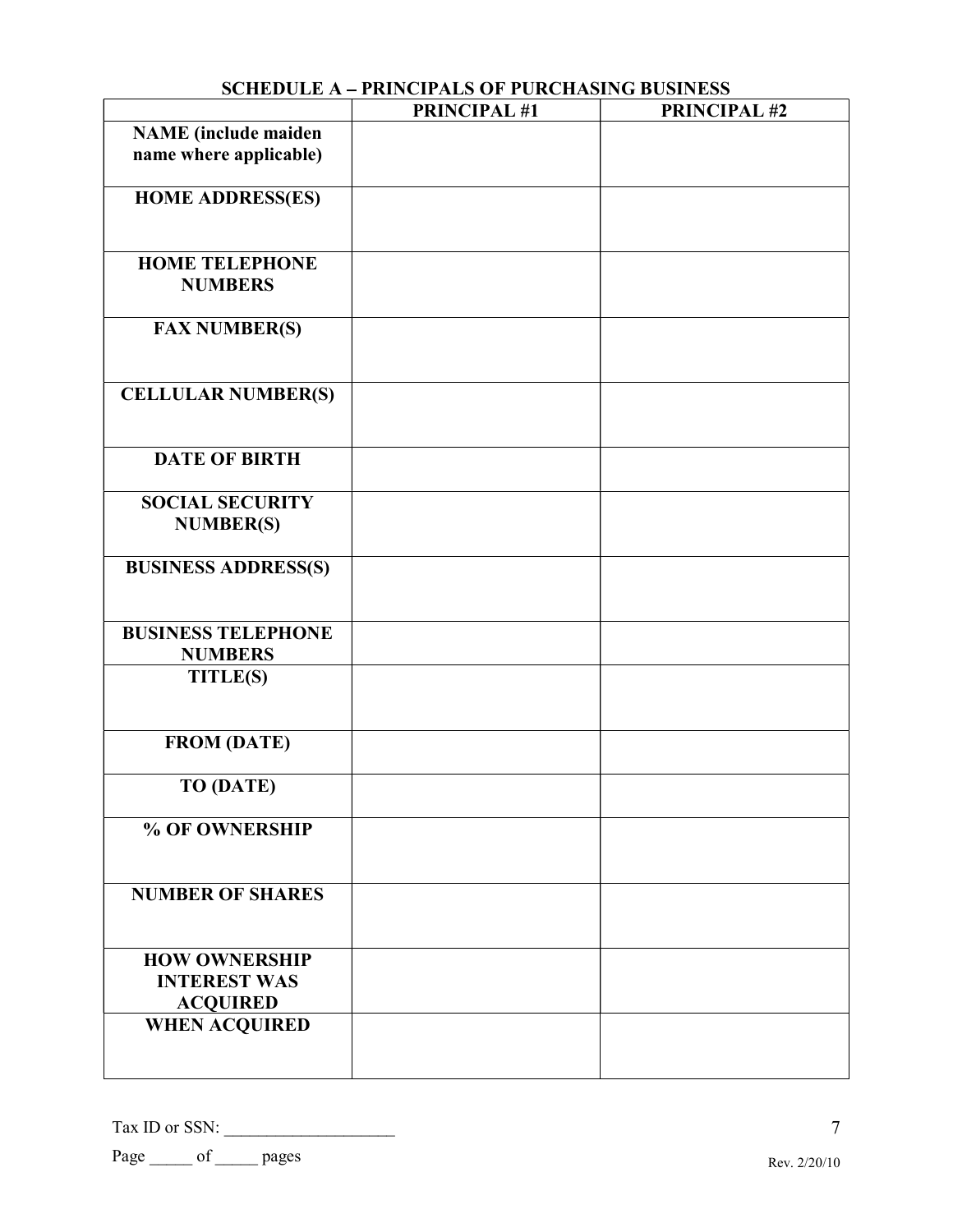|                                             | <b>PRINCIPAL #1</b> | PRINCIPAL #2 |
|---------------------------------------------|---------------------|--------------|
| <b>NAME</b> (include maiden                 |                     |              |
| name where applicable)                      |                     |              |
|                                             |                     |              |
| <b>HOME ADDRESS(ES)</b>                     |                     |              |
|                                             |                     |              |
| <b>HOME TELEPHONE</b>                       |                     |              |
| <b>NUMBERS</b>                              |                     |              |
|                                             |                     |              |
| <b>FAX NUMBER(S)</b>                        |                     |              |
|                                             |                     |              |
|                                             |                     |              |
| <b>CELLULAR NUMBER(S)</b>                   |                     |              |
|                                             |                     |              |
|                                             |                     |              |
| <b>DATE OF BIRTH</b>                        |                     |              |
| <b>SOCIAL SECURITY</b>                      |                     |              |
| <b>NUMBER(S)</b>                            |                     |              |
|                                             |                     |              |
| <b>BUSINESS ADDRESS(ES)</b>                 |                     |              |
|                                             |                     |              |
|                                             |                     |              |
| <b>BUSINESS TELEPHONE</b><br><b>NUMBERS</b> |                     |              |
| <b>TITLE(S)</b>                             |                     |              |
|                                             |                     |              |
|                                             |                     |              |
| <b>FROM (DATE)</b>                          |                     |              |
|                                             |                     |              |
| <b>TO (DATE)</b>                            |                     |              |
| % OF OWNERSHIP                              |                     |              |
|                                             |                     |              |
|                                             |                     |              |
| <b>NUMBER OF SHARES</b>                     |                     |              |
|                                             |                     |              |
|                                             |                     |              |
| <b>HOW OWNERSHIP</b>                        |                     |              |
| <b>INTEREST WAS</b><br><b>ACQUIRED</b>      |                     |              |
| <b>WHEN ACQUIRED</b>                        |                     |              |
|                                             |                     |              |
|                                             |                     |              |

# **SCHEDULE A (cont'd) – PRINCIPALS OF PURCHASING BUSINESS**

Tax ID or SSN: \_\_\_\_\_\_\_\_\_\_\_\_\_\_\_\_\_\_\_\_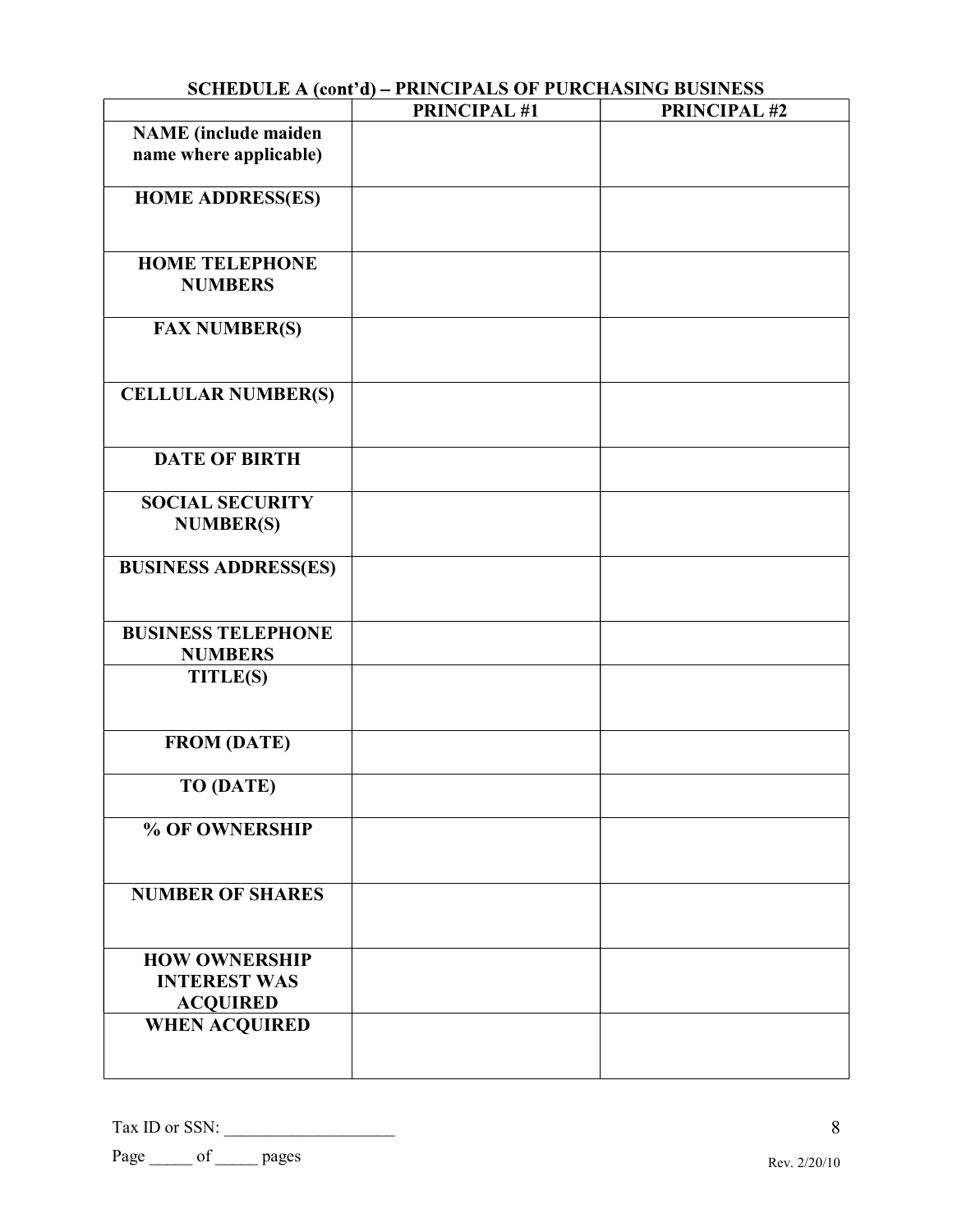|                                                                | <b>PRINCIPAL #1</b> | <b>PRINCIPAL #2</b> |
|----------------------------------------------------------------|---------------------|---------------------|
| <b>NAME</b> (include maiden<br>name where applicable)          |                     |                     |
| <b>HOME ADDRESS(ES)</b>                                        |                     |                     |
| <b>HOME TELEPHONE</b><br><b>NUMBERS</b>                        |                     |                     |
| <b>FAX NUMBER(S)</b>                                           |                     |                     |
| <b>CELLULAR NUMBER(S)</b>                                      |                     |                     |
| <b>DATE OF BIRTH</b>                                           |                     |                     |
| <b>SOCIAL SECURITY</b><br><b>NUMBER(S)</b>                     |                     |                     |
| <b>BUSINESS ADDRESS(ES)</b>                                    |                     |                     |
| <b>BUSINESS TELEPHONE</b><br><b>NUMBERS</b>                    |                     |                     |
| <b>TITLE(S)</b>                                                |                     |                     |
| <b>FROM (DATE)</b>                                             |                     |                     |
| <b>TO (DATE)</b>                                               |                     |                     |
| % OF OWNERSHIP                                                 |                     |                     |
| <b>NUMBER OF SHARES</b>                                        |                     |                     |
| <b>HOW OWNERSHIP</b><br><b>INTEREST WAS</b><br><b>ACQUIRED</b> |                     |                     |
| <b>WHEN ACQUIRED</b>                                           |                     |                     |

## **SCHEDULE B - PRINCIPALS OF SELLING BUSINESS**

Tax ID or SSN: \_\_\_\_\_\_\_\_\_\_\_\_\_\_\_\_\_\_\_\_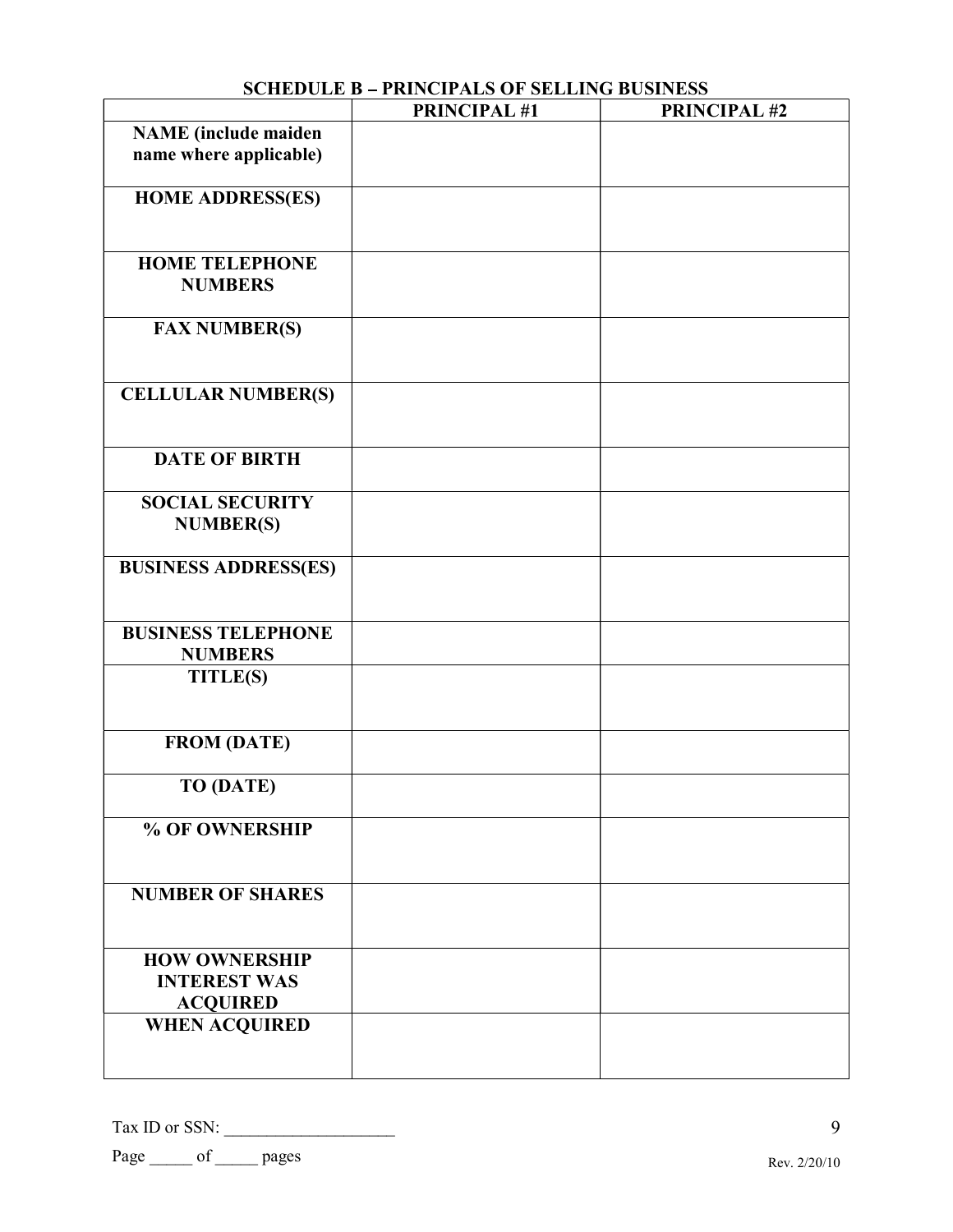|                                                                | <b>PRINCIPAL #1</b> | <b>PRINCIPAL #2</b> |
|----------------------------------------------------------------|---------------------|---------------------|
| <b>NAME</b> (include maiden<br>name where applicable)          |                     |                     |
| <b>HOME ADDRESS(ES)</b>                                        |                     |                     |
| <b>HOME TELEPHONE</b><br><b>NUMBERS</b>                        |                     |                     |
| <b>FAX NUMBER(S)</b>                                           |                     |                     |
| <b>CELLULAR NUMBER(S)</b>                                      |                     |                     |
| <b>DATE OF BIRTH</b>                                           |                     |                     |
| <b>SOCIAL SECURITY</b><br><b>NUMBER(S)</b>                     |                     |                     |
| <b>BUSINESS ADDRESS(ES)</b>                                    |                     |                     |
| <b>BUSINESS TELEPHONE</b><br><b>NUMBERS</b>                    |                     |                     |
| <b>TITLE(S)</b>                                                |                     |                     |
| <b>FROM (DATE)</b>                                             |                     |                     |
| <b>TO (DATE)</b>                                               |                     |                     |
| % OF OWNERSHIP                                                 |                     |                     |
| <b>NUMBER OF SHARES</b>                                        |                     |                     |
| <b>HOW OWNERSHIP</b><br><b>INTEREST WAS</b><br><b>ACQUIRED</b> |                     |                     |
| <b>WHEN ACQUIRED</b>                                           |                     |                     |

## **SCHEDULE B (cont'd) – PRINCIPALS OF SELLING BUSINESS**

Tax ID or SSN: \_\_\_\_\_\_\_\_\_\_\_\_\_\_\_\_\_\_\_\_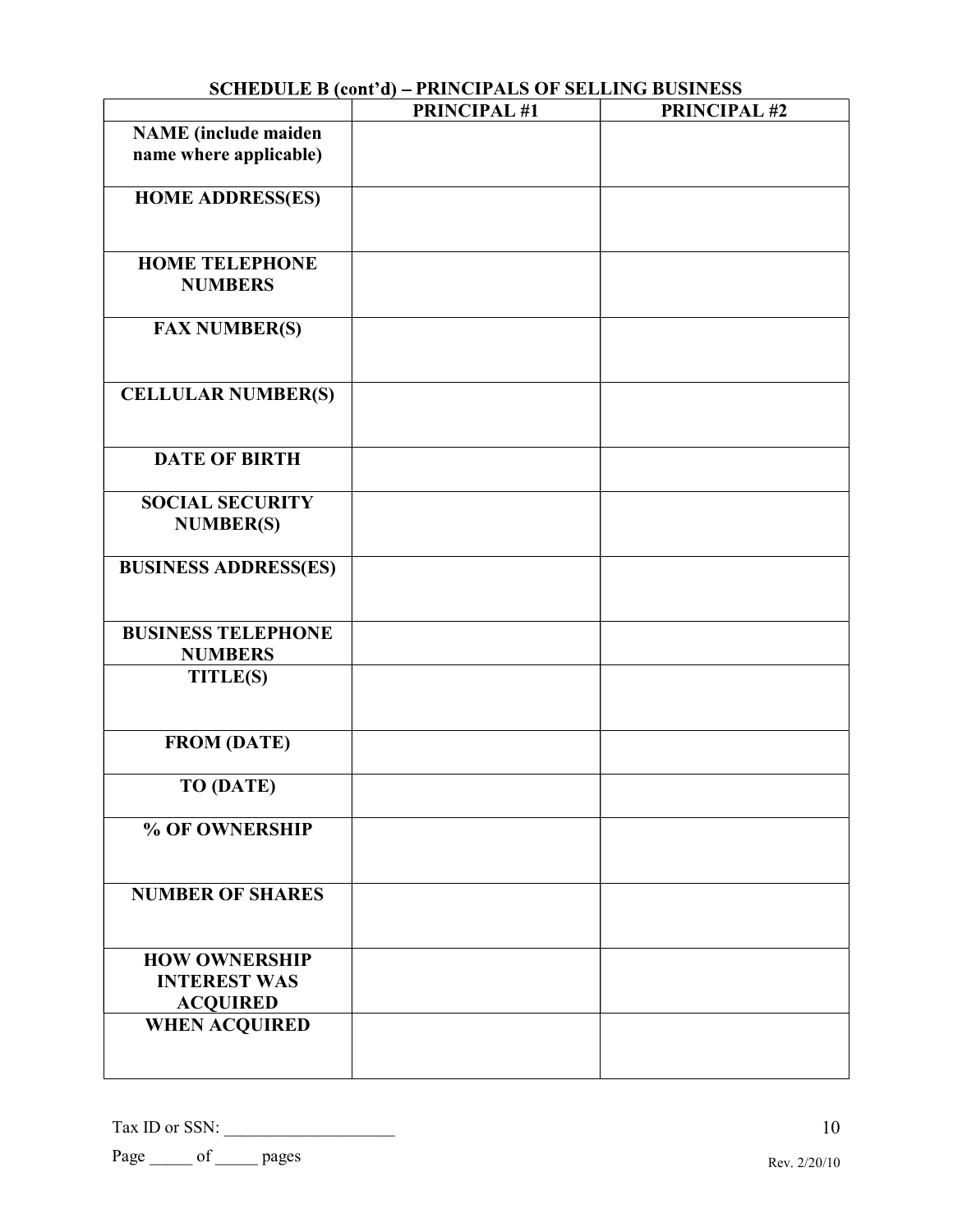|                                 | <b>HOLDER#1</b> | <b>HOLDER#2</b> |
|---------------------------------|-----------------|-----------------|
| <b>NAME</b> (include maiden     |                 |                 |
| name where applicable)          |                 |                 |
|                                 |                 |                 |
| <b>HOME ADDRESS</b>             |                 |                 |
|                                 |                 |                 |
|                                 |                 |                 |
| <b>HOME TELEPHONE</b>           |                 |                 |
| <b>NUMBERS</b> (where           |                 |                 |
| applicable, also include fax,   |                 |                 |
| cellular and beeper)            |                 |                 |
| <b>DATE OF BIRTH</b>            |                 |                 |
|                                 |                 |                 |
| <b>SOCIAL SECURITY</b>          |                 |                 |
| <b>NUMBER</b>                   |                 |                 |
|                                 |                 |                 |
| <b>NAME OF EMPLOYER (if</b>     |                 |                 |
| not Selling Business)           |                 |                 |
|                                 |                 |                 |
| <b>EMPLOYER</b>                 |                 |                 |
| <b>ADDRESS(ES) AND</b>          |                 |                 |
| <b>PHONE NUMBER(S)</b>          |                 |                 |
| <b>INCLUDING CELLULAR,</b>      |                 |                 |
| <b>FAX AND BEEPER)</b>          |                 |                 |
| <b>IF EMPLOYED BY</b>           |                 |                 |
| <b>SELLING BUSINESS, JOB</b>    |                 |                 |
| <b>TITLE AND DATES</b>          |                 |                 |
| <b>DURING WHICH JOB</b>         |                 |                 |
| <b>WAS HELD</b>                 |                 |                 |
| <b>NATURE AND % OF</b>          |                 |                 |
| <b>BENEFICIAL INTEREST</b>      |                 |                 |
| <b>IN SELLING BUSINESS</b>      |                 |                 |
|                                 |                 |                 |
| <b>HOW BENEFICIAL</b>           |                 |                 |
| <b>INTEREST WAS</b>             |                 |                 |
| <b>ACQUIRED</b> (i.e. purchase, |                 |                 |
| inheritance, etc.)              |                 |                 |
|                                 |                 |                 |
| <b>WHEN INTEREST WAS</b>        |                 |                 |
| <b>ACQUIRED AND FROM</b>        |                 |                 |
| <b>WHOM</b>                     |                 |                 |
|                                 |                 |                 |

### **SCHEDULE C - HOLDERS OF A BENEFICIAL INTEREST IN THE SELLING BUSINESS**

Tax ID or SSN: \_\_\_\_\_\_\_\_\_\_\_\_\_\_\_\_\_\_\_\_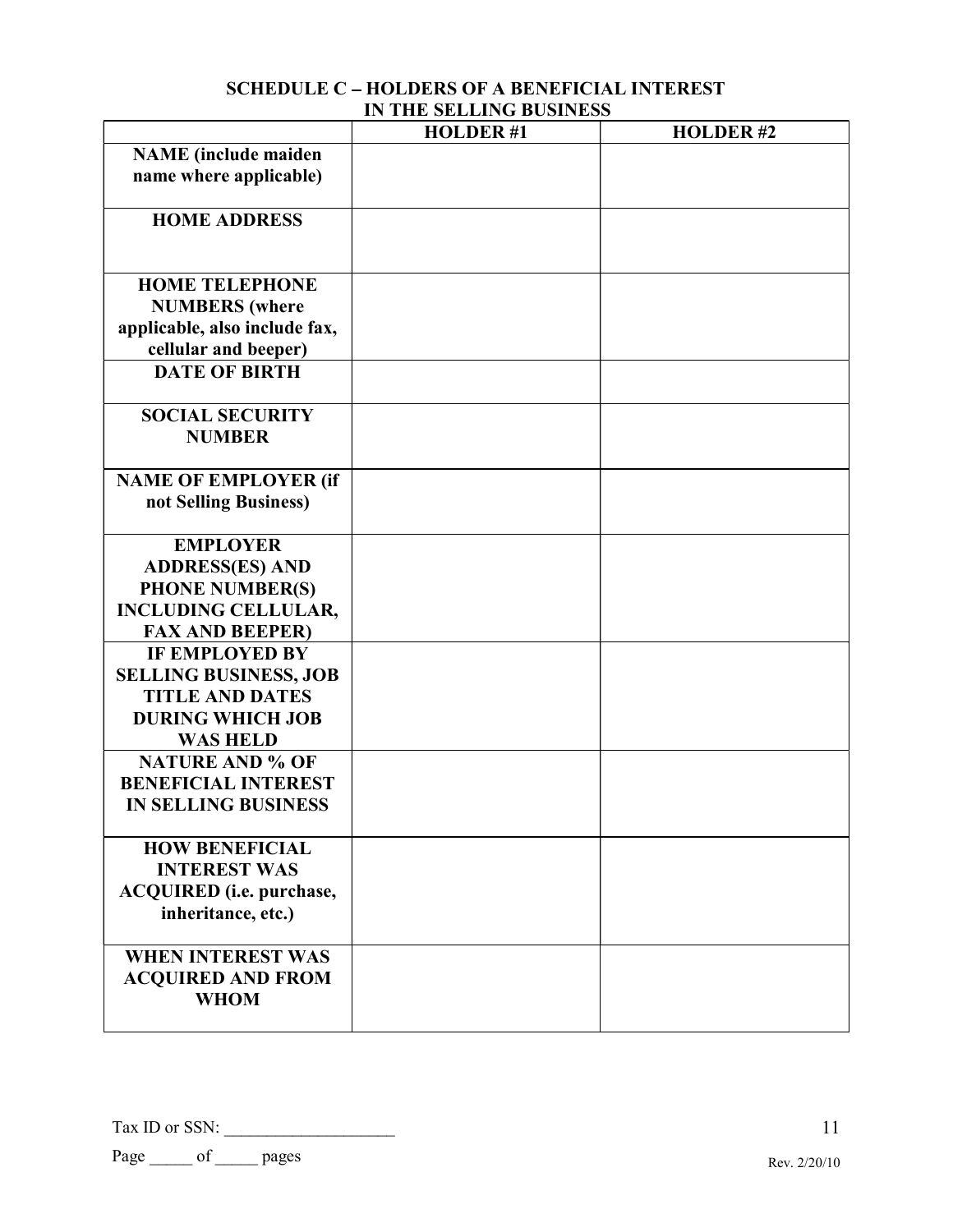| SCHEDULE C (cont'd) – HOLDERS OF A BENEFICIAL INTEREST |
|--------------------------------------------------------|
| IN THE SELLING BUSINESS                                |

|                                 | <b>HOLDER#1</b> | <b>HOLDER#2</b> |
|---------------------------------|-----------------|-----------------|
| <b>NAME</b> (include maiden     |                 |                 |
| name where applicable)          |                 |                 |
|                                 |                 |                 |
| <b>HOME ADDRESS</b>             |                 |                 |
|                                 |                 |                 |
|                                 |                 |                 |
| <b>HOME TELEPHONE</b>           |                 |                 |
| <b>NUMBERS</b> (where           |                 |                 |
| applicable, also include fax,   |                 |                 |
| cellular and beeper)            |                 |                 |
| <b>DATE OF BIRTH</b>            |                 |                 |
|                                 |                 |                 |
| <b>SOCIAL SECURITY</b>          |                 |                 |
| <b>NUMBER</b>                   |                 |                 |
|                                 |                 |                 |
| <b>NAME OF EMPLOYER (if</b>     |                 |                 |
| not Selling Business)           |                 |                 |
|                                 |                 |                 |
| <b>EMPLOYER</b>                 |                 |                 |
| <b>ADDRESS(ES) AND</b>          |                 |                 |
| <b>PHONE NUMBER(S)</b>          |                 |                 |
| <b>INCLUDING CELLULAR,</b>      |                 |                 |
| <b>FAX AND BEEPER)</b>          |                 |                 |
| <b>IF EMPLOYED BY</b>           |                 |                 |
| <b>SELLING BUSINESS, JOB</b>    |                 |                 |
| <b>TITLE AND DATES</b>          |                 |                 |
| <b>DURING WHICH JOB</b>         |                 |                 |
| <b>WAS HELD</b>                 |                 |                 |
| <b>NATURE AND % OF</b>          |                 |                 |
| <b>BENEFICIAL INTEREST</b>      |                 |                 |
| <b>IN SELLING BUSINESS</b>      |                 |                 |
|                                 |                 |                 |
| <b>HOW BENEFICIAL</b>           |                 |                 |
| <b>INTEREST WAS</b>             |                 |                 |
| <b>ACQUIRED</b> (i.e. purchase, |                 |                 |
| inheritance, etc.)              |                 |                 |
| <b>WHEN INTEREST WAS</b>        |                 |                 |
|                                 |                 |                 |
| <b>ACQUIRED AND FROM</b>        |                 |                 |
| <b>WHOM</b>                     |                 |                 |
|                                 |                 |                 |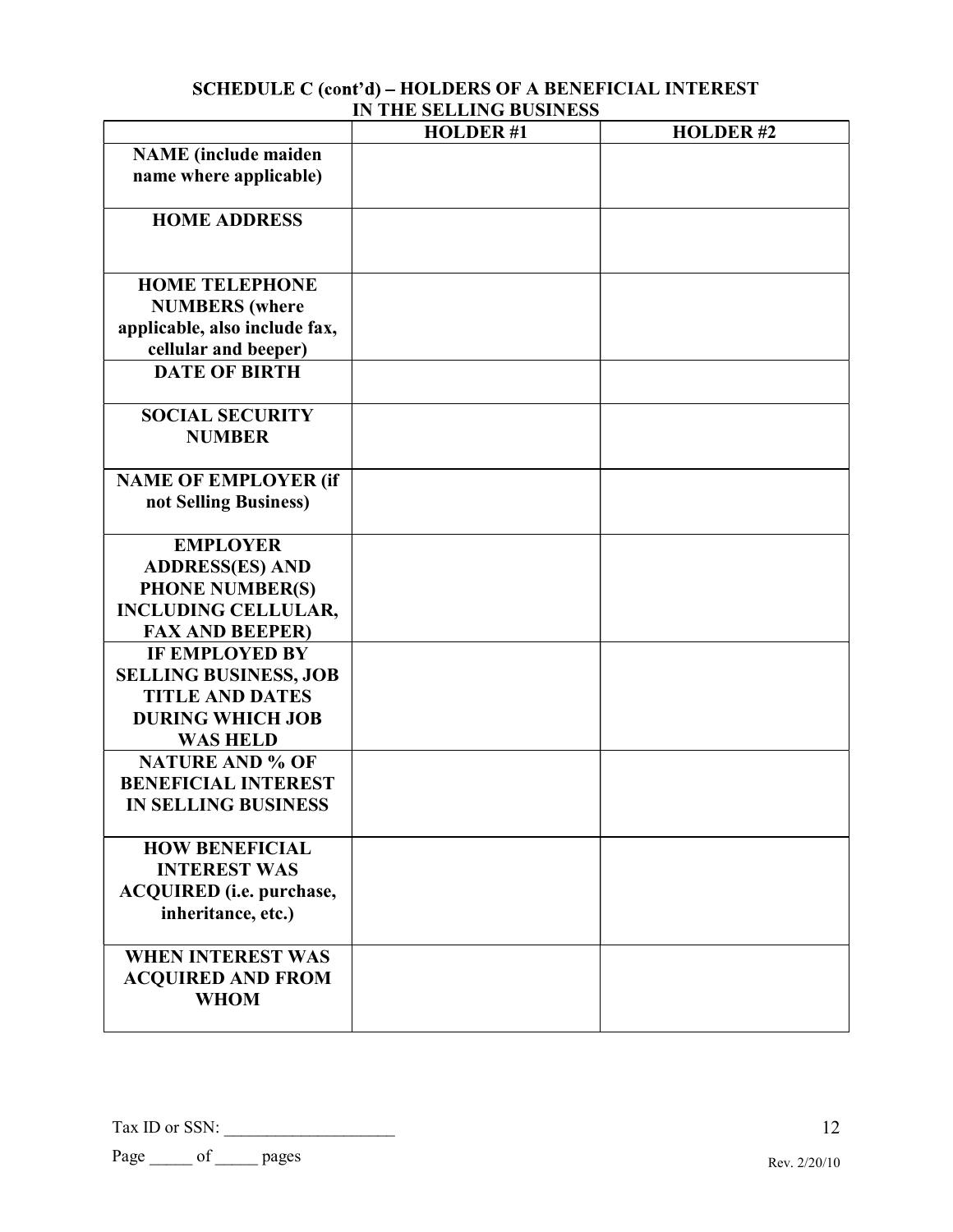|                                                                | SCHEDULE D – FURCHASING BUSINESS FRINCIPALS ADDED AFTER SALE |                 |
|----------------------------------------------------------------|--------------------------------------------------------------|-----------------|
|                                                                | <b>HOLDER#1</b>                                              | <b>HOLDER#2</b> |
| <b>NAME</b> (include maiden<br>name where applicable)          |                                                              |                 |
| <b>HOME ADDRESS(ES)</b>                                        |                                                              |                 |
| <b>HOME TELEPHONE</b><br><b>NUMBERS</b>                        |                                                              |                 |
| <b>FAX NUMBER(S)</b>                                           |                                                              |                 |
| <b>CELLULAR NUMBER(S)</b>                                      |                                                              |                 |
| <b>DATE OF BIRTH</b>                                           |                                                              |                 |
| <b>SOCIAL SECURITY</b><br><b>NUMBER(S)</b>                     |                                                              |                 |
| <b>BUSINESS ADDRESS(ES)</b>                                    |                                                              |                 |
| <b>BUSINESS TELEPHONE</b><br><b>NUMBERS</b>                    |                                                              |                 |
| <b>TITLES(S)</b>                                               |                                                              |                 |
| <b>FROM (DATE)</b>                                             |                                                              |                 |
| <b>TO (DATE)</b>                                               |                                                              |                 |
| % OF OWNERSHIP                                                 |                                                              |                 |
| <b>NUMBER OF SHARES</b>                                        |                                                              |                 |
| <b>HOW OWNERSHIP</b><br><b>INTEREST WAS</b><br><b>ACQUIRED</b> |                                                              |                 |

# **SCHEDULE D PURCHASING BUSINESS PRINCIPALS ADDED AFTER SALE**

Tax ID or SSN: \_\_\_\_\_\_\_\_\_\_\_\_\_\_\_\_\_\_\_\_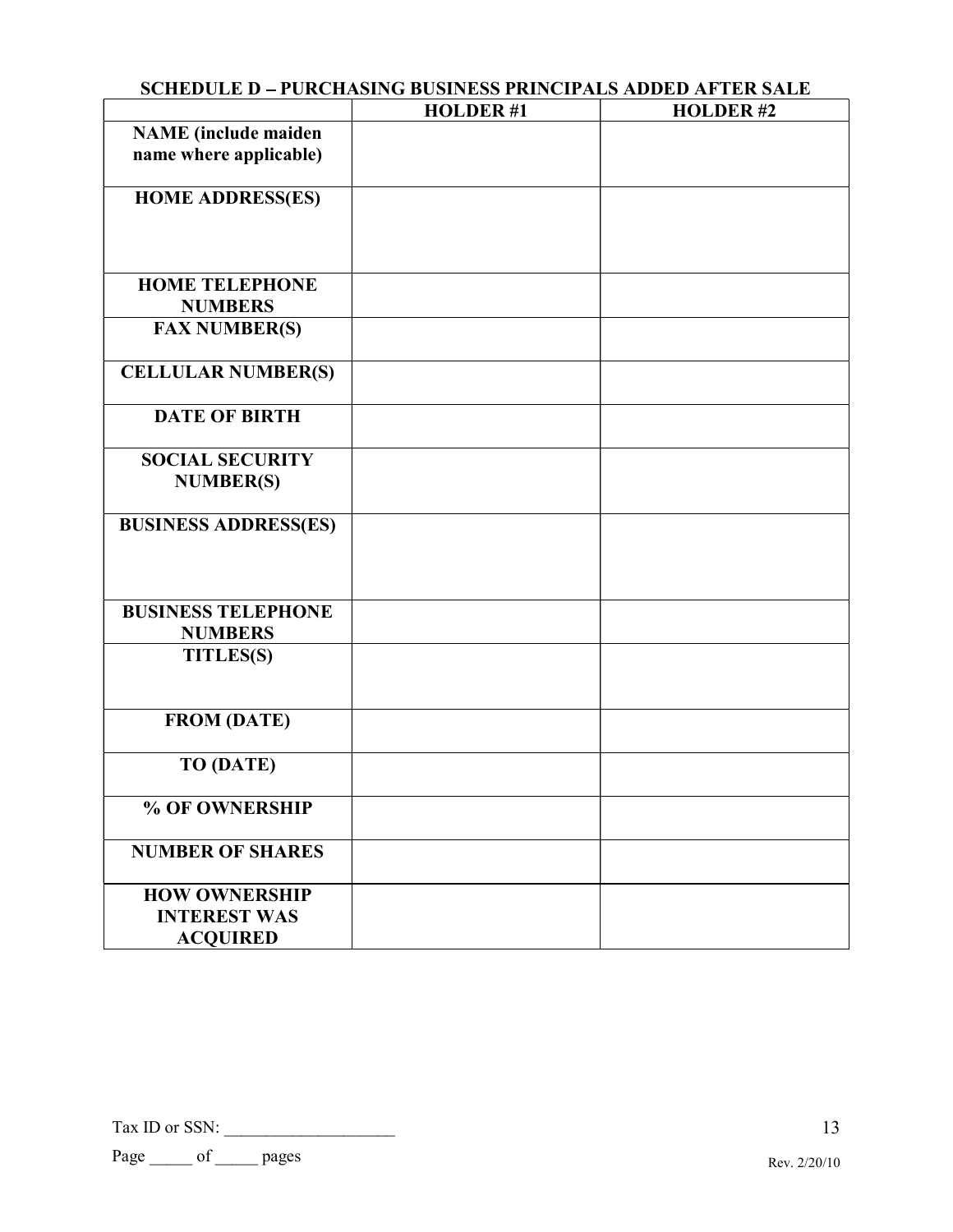|                             | SCIIEDULE D (tuit u) |                 |
|-----------------------------|----------------------|-----------------|
|                             | <b>HOLDER#1</b>      | <b>HOLDER#2</b> |
| <b>NAME</b> (include maiden |                      |                 |
| name where applicable)      |                      |                 |
|                             |                      |                 |
| <b>HOME ADDRESS(ES)</b>     |                      |                 |
|                             |                      |                 |
|                             |                      |                 |
|                             |                      |                 |
|                             |                      |                 |
| <b>HOME TELEPHONE</b>       |                      |                 |
| <b>NUMBERS</b>              |                      |                 |
| <b>FAX NUMBER(S)</b>        |                      |                 |
|                             |                      |                 |
| <b>CELLULAR NUMBER(S)</b>   |                      |                 |
|                             |                      |                 |
|                             |                      |                 |
| <b>DATE OF BIRTH</b>        |                      |                 |
|                             |                      |                 |
| <b>SOCIAL SECURITY</b>      |                      |                 |
| <b>NUMBER(S)</b>            |                      |                 |
|                             |                      |                 |
| <b>BUSINESS ADDRESS(ES)</b> |                      |                 |
|                             |                      |                 |
|                             |                      |                 |
|                             |                      |                 |
|                             |                      |                 |
| <b>BUSINESS TELEPHONE</b>   |                      |                 |
| <b>NUMBERS</b>              |                      |                 |
| <b>TITLES(S)</b>            |                      |                 |
|                             |                      |                 |
|                             |                      |                 |
| <b>FROM (DATE)</b>          |                      |                 |
|                             |                      |                 |
|                             |                      |                 |
| <b>TO (DATE)</b>            |                      |                 |
|                             |                      |                 |
| % OF OWNERSHIP              |                      |                 |
|                             |                      |                 |
| <b>NUMBER OF SHARES</b>     |                      |                 |
|                             |                      |                 |
| <b>HOW OWNERSHIP</b>        |                      |                 |
|                             |                      |                 |
| <b>INTEREST WAS</b>         |                      |                 |
| <b>ACQUIRED</b>             |                      |                 |

 $SCHEDIILE D (cont'd)$ 

Tax ID or SSN: \_\_\_\_\_\_\_\_\_\_\_\_\_\_\_\_\_\_\_\_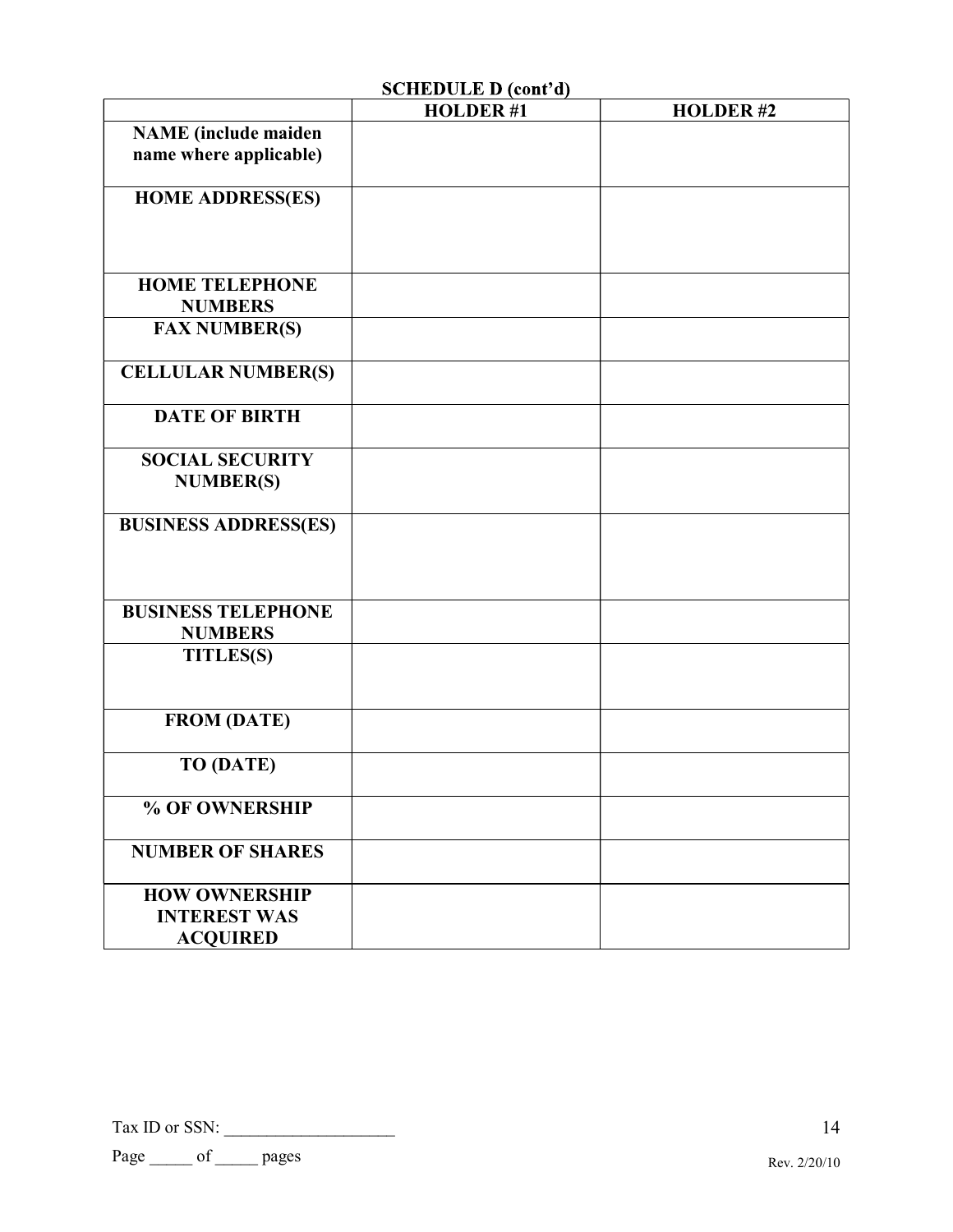## **SCHEDULE E - HOLDERS OF A BENEFICIAL INTEREST IN THE PURCHASING BUSINESS AFTER SALE**

|                                 | <b>HOLDER#1</b> | <b>HOLDER#2</b> |
|---------------------------------|-----------------|-----------------|
| <b>NAME</b> (include maiden     |                 |                 |
| name where applicable)          |                 |                 |
|                                 |                 |                 |
| <b>HOME ADDRESS(ES)</b>         |                 |                 |
|                                 |                 |                 |
|                                 |                 |                 |
|                                 |                 |                 |
| <b>HOME TELEPHONE</b>           |                 |                 |
| <b>NUMBERS</b> (where           |                 |                 |
| applicable, also include fax,   |                 |                 |
| cellular and beeper)            |                 |                 |
| <b>DATE OF BIRTH</b>            |                 |                 |
| <b>SOCIAL SECURITY</b>          |                 |                 |
| <b>NUMBER</b>                   |                 |                 |
|                                 |                 |                 |
| <b>NAME OF EMPLOYER (if</b>     |                 |                 |
| not Purchasing Business)        |                 |                 |
|                                 |                 |                 |
| <b>EMPLOYER</b>                 |                 |                 |
| <b>ADDRESS(ES) AND</b>          |                 |                 |
| <b>PHONE NUMBER(S)</b>          |                 |                 |
| (INCLUDING CELLULAR,            |                 |                 |
| <b>FAX AND BEEPER)</b>          |                 |                 |
| <b>IF EMPLOYED BY</b>           |                 |                 |
| PURCHASING BUSINESS,            |                 |                 |
| <b>JOB TITLE AND DATES</b>      |                 |                 |
| <b>DURING WHICH JOB</b>         |                 |                 |
| <b>WAS HELD</b>                 |                 |                 |
| <b>NATURE AND % OF</b>          |                 |                 |
| <b>BENEFICIAL INTEREST</b>      |                 |                 |
| <b>IN PURCHASING</b>            |                 |                 |
| <b>BUSINESS</b>                 |                 |                 |
| <b>HOW BENEFICIAL</b>           |                 |                 |
| <b>INTEREST WAS</b>             |                 |                 |
| <b>ACQUIRED</b> (i.e. purchase, |                 |                 |
| inheritance, etc.)              |                 |                 |
| <b>WHEN INTEREST WAS</b>        |                 |                 |
| <b>ACQUIRED AND FROM</b>        |                 |                 |
| <b>WHOM</b>                     |                 |                 |

Tax ID or SSN: \_\_\_\_\_\_\_\_\_\_\_\_\_\_\_\_\_\_\_\_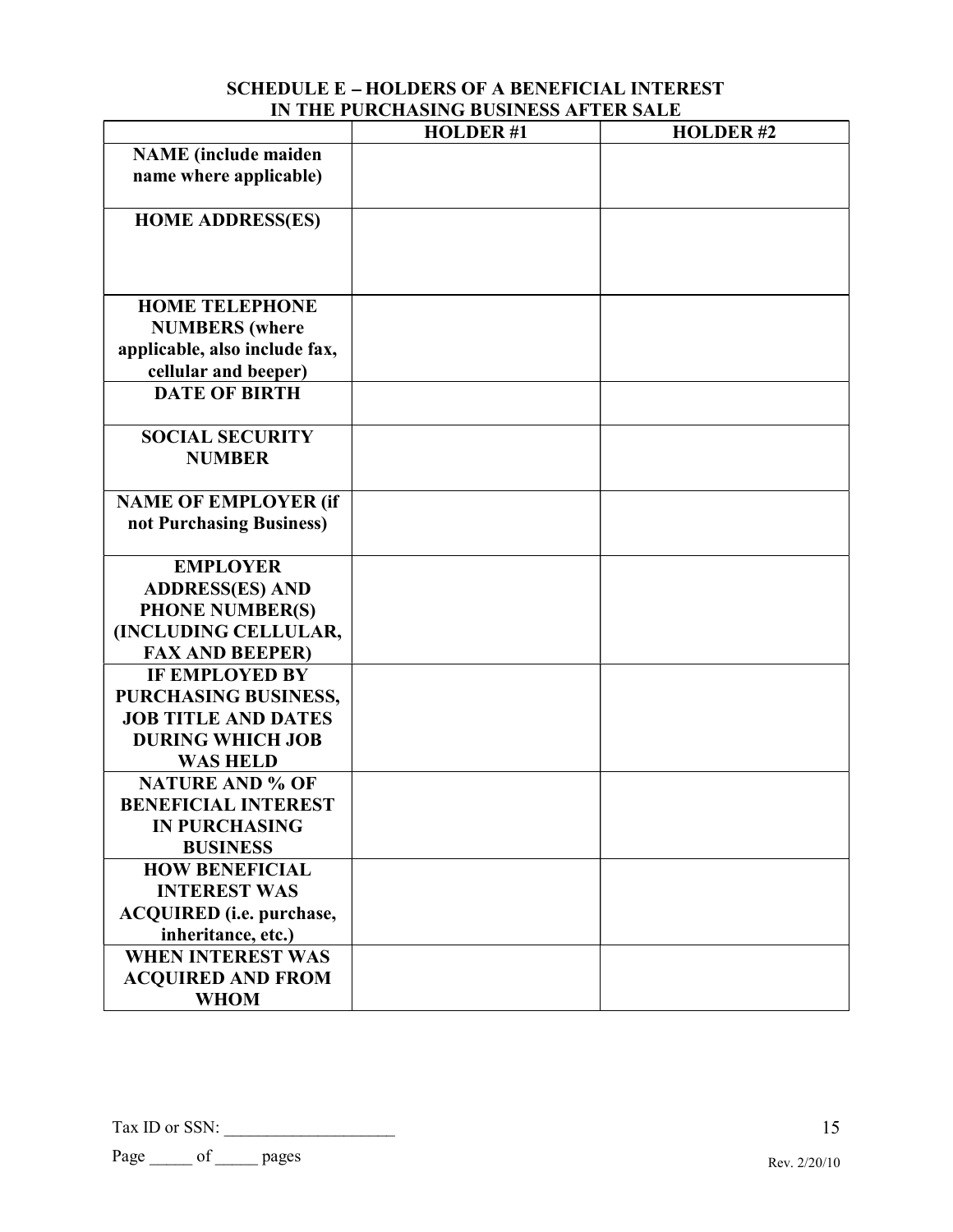| SCHEDULE E (cont'd) HOLDERS OF A BENEFICIAL INTEREST |
|------------------------------------------------------|
| IN THE PURCHASING BUSINESS AFTER SALE                |

|                                 | <b>HOLDER#1</b> | <b>HOLDER#2</b> |
|---------------------------------|-----------------|-----------------|
| <b>NAME</b> (include maiden     |                 |                 |
| name where applicable)          |                 |                 |
|                                 |                 |                 |
| <b>HOME ADDRESS(ES)</b>         |                 |                 |
|                                 |                 |                 |
|                                 |                 |                 |
|                                 |                 |                 |
| <b>HOME TELEPHONE</b>           |                 |                 |
| <b>NUMBERS</b> (where           |                 |                 |
| applicable, also include fax,   |                 |                 |
| cellular and beeper)            |                 |                 |
| <b>DATE OF BIRTH</b>            |                 |                 |
| <b>SOCIAL SECURITY</b>          |                 |                 |
| <b>NUMBER</b>                   |                 |                 |
|                                 |                 |                 |
| <b>NAME OF EMPLOYER (if</b>     |                 |                 |
| not Purchasing Business)        |                 |                 |
|                                 |                 |                 |
| <b>EMPLOYER</b>                 |                 |                 |
| <b>ADDRESS(ES) AND</b>          |                 |                 |
| <b>PHONE NUMBER(S)</b>          |                 |                 |
| (INCLUDING CELLULAR,            |                 |                 |
| <b>FAX AND BEEPER)</b>          |                 |                 |
| <b>IF EMPLOYED BY</b>           |                 |                 |
| PURCHASING BUSINESS,            |                 |                 |
| <b>JOB TITLE AND DATES</b>      |                 |                 |
| <b>DURING WHICH JOB</b>         |                 |                 |
| <b>WAS HELD</b>                 |                 |                 |
| <b>NATURE AND % OF</b>          |                 |                 |
| <b>BENEFICIAL INTEREST</b>      |                 |                 |
| <b>IN PURCHASING</b>            |                 |                 |
| <b>BUSINESS</b>                 |                 |                 |
| <b>HOW BENEFICIAL</b>           |                 |                 |
| <b>INTEREST WAS</b>             |                 |                 |
| <b>ACQUIRED</b> (i.e. purchase, |                 |                 |
| inheritance, etc.)              |                 |                 |
| <b>WHEN INTEREST WAS</b>        |                 |                 |
| <b>ACQUIRED AND FROM</b>        |                 |                 |
| <b>WHOM</b>                     |                 |                 |

Tax ID or SSN: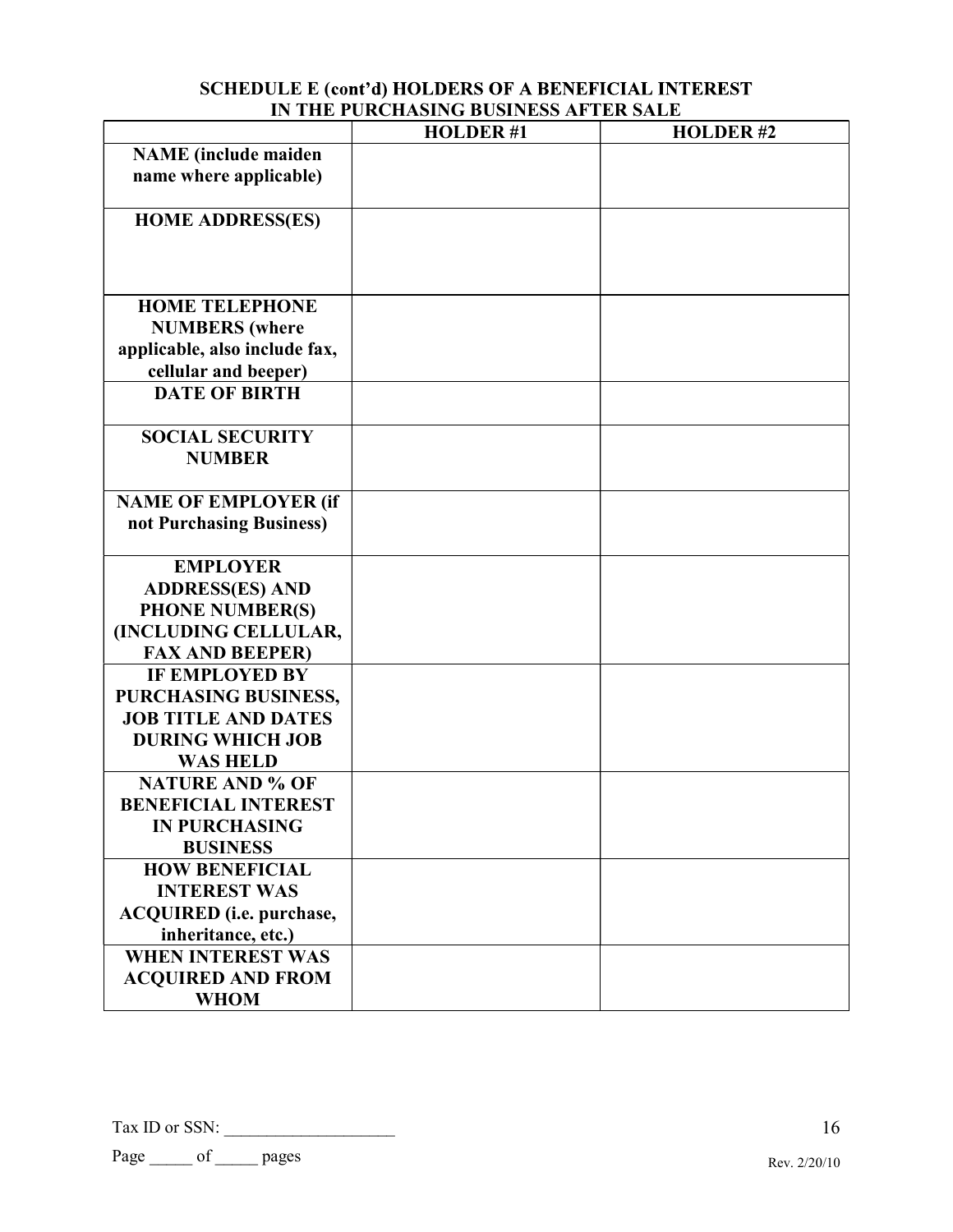| <b>NAME</b> | <b>ADDRESS</b> | <b>TITLE</b> | D.O.B. | SOC. SEC.# |
|-------------|----------------|--------------|--------|------------|
|             |                |              |        |            |
|             |                |              |        |            |
|             |                |              |        |            |
|             |                |              |        |            |
|             |                |              |        |            |
|             |                |              |        |            |
|             |                |              |        |            |
|             |                |              |        |            |
|             |                |              |        |            |
|             |                |              |        |            |
|             |                |              |        |            |
|             |                |              |        |            |
|             |                |              |        |            |

### **SCHEDULE F: LIST OF SELLING BUSINESS EMPLOYEES HIRED BY PURCHASING BUSINESS**

Tax ID or SSN: \_\_\_\_\_\_\_\_\_\_\_\_\_\_\_\_\_\_\_\_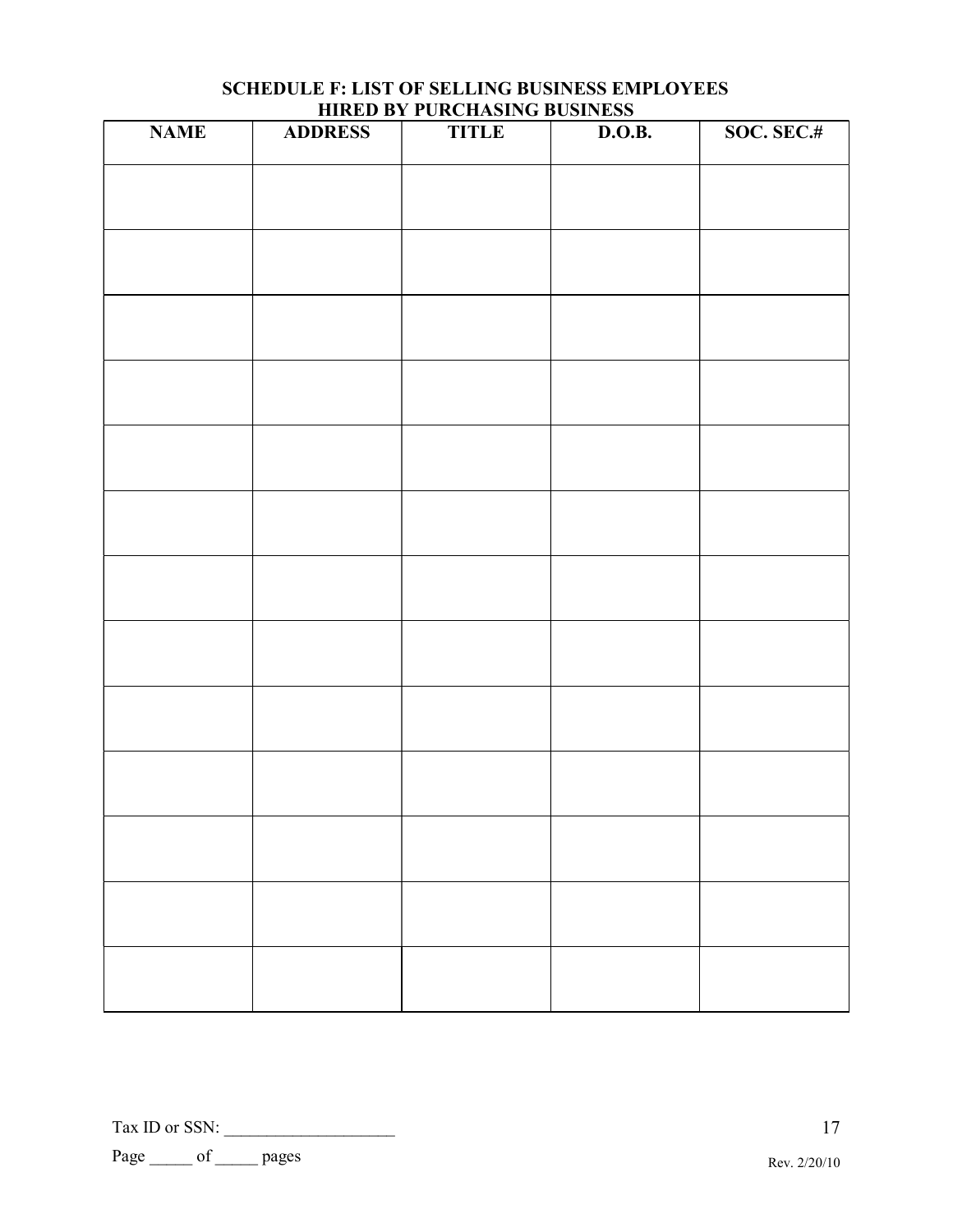| SCHEDULE G – PRICE BREAKDOWN BY ASSET<br>PORTION OF PURCHASE PRICE DESCRIPTION OF |                             |  |  |  |  |  |
|-----------------------------------------------------------------------------------|-----------------------------|--|--|--|--|--|
|                                                                                   | <b>DESCRIPTION OF ASSET</b> |  |  |  |  |  |
|                                                                                   |                             |  |  |  |  |  |
|                                                                                   |                             |  |  |  |  |  |
|                                                                                   |                             |  |  |  |  |  |
|                                                                                   |                             |  |  |  |  |  |
|                                                                                   |                             |  |  |  |  |  |
|                                                                                   |                             |  |  |  |  |  |
|                                                                                   |                             |  |  |  |  |  |
|                                                                                   |                             |  |  |  |  |  |
|                                                                                   |                             |  |  |  |  |  |
|                                                                                   |                             |  |  |  |  |  |
|                                                                                   |                             |  |  |  |  |  |
|                                                                                   |                             |  |  |  |  |  |
|                                                                                   |                             |  |  |  |  |  |
|                                                                                   |                             |  |  |  |  |  |
|                                                                                   |                             |  |  |  |  |  |
|                                                                                   |                             |  |  |  |  |  |
|                                                                                   |                             |  |  |  |  |  |
|                                                                                   |                             |  |  |  |  |  |
|                                                                                   |                             |  |  |  |  |  |
|                                                                                   |                             |  |  |  |  |  |
|                                                                                   |                             |  |  |  |  |  |
|                                                                                   |                             |  |  |  |  |  |
|                                                                                   |                             |  |  |  |  |  |
|                                                                                   |                             |  |  |  |  |  |
|                                                                                   |                             |  |  |  |  |  |
|                                                                                   |                             |  |  |  |  |  |
|                                                                                   |                             |  |  |  |  |  |
|                                                                                   |                             |  |  |  |  |  |
|                                                                                   |                             |  |  |  |  |  |
|                                                                                   |                             |  |  |  |  |  |
|                                                                                   |                             |  |  |  |  |  |
|                                                                                   |                             |  |  |  |  |  |
|                                                                                   |                             |  |  |  |  |  |
|                                                                                   |                             |  |  |  |  |  |
|                                                                                   |                             |  |  |  |  |  |
|                                                                                   |                             |  |  |  |  |  |

Tax ID or SSN: \_\_\_\_\_\_\_\_\_\_\_\_\_\_\_\_\_\_\_\_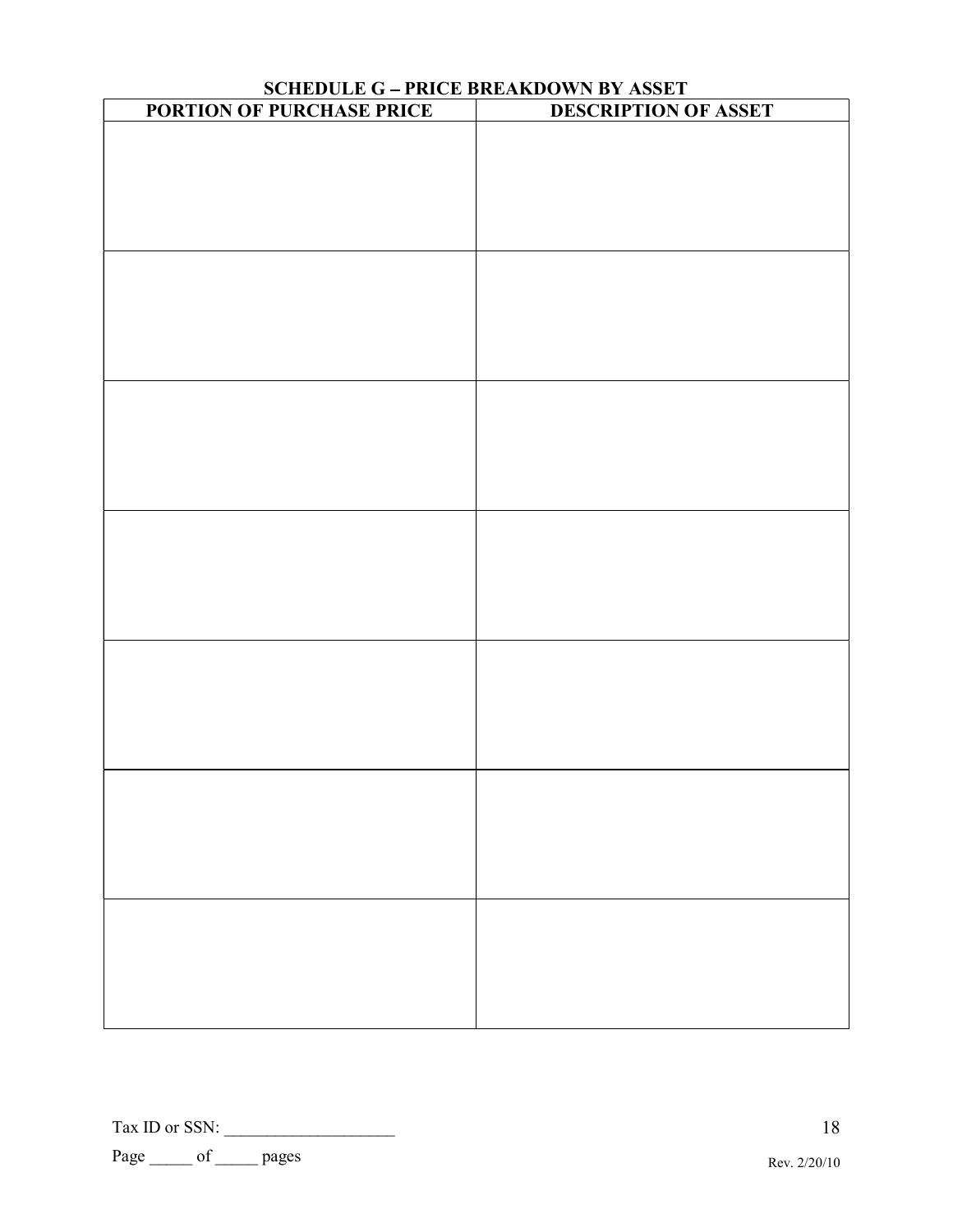|                                                                     | STOCK, NOTE,                                          | (SPECIFY)           |  |  | 19             |
|---------------------------------------------------------------------|-------------------------------------------------------|---------------------|--|--|----------------|
|                                                                     | PAYMENT (TERMS) CASH, OTHER<br>PERIODIC               |                     |  |  |                |
|                                                                     | <b>LUMP SUM</b>                                       |                     |  |  |                |
| <b>SCHEDULE H - BREAKDOWN OF PAYMENTS &amp; TERMS BY INDIVIDUAL</b> | WHAT IS THE PAYMENT<br>FOR (BREAKDOWN BY              | <b>ASSET)</b>       |  |  |                |
|                                                                     | <b>RECEIVED BY</b><br>TOTAL TO BE                     | INDIVIDUAL          |  |  |                |
|                                                                     | WILL RECEIVE A BENEFIT<br><b>IDENTIFY PARTIES WHO</b> | AS A RESULT OF SALE |  |  | Tax ID or SSN: |

pages  $\circ f$ Page\_

Rev. 2/20/10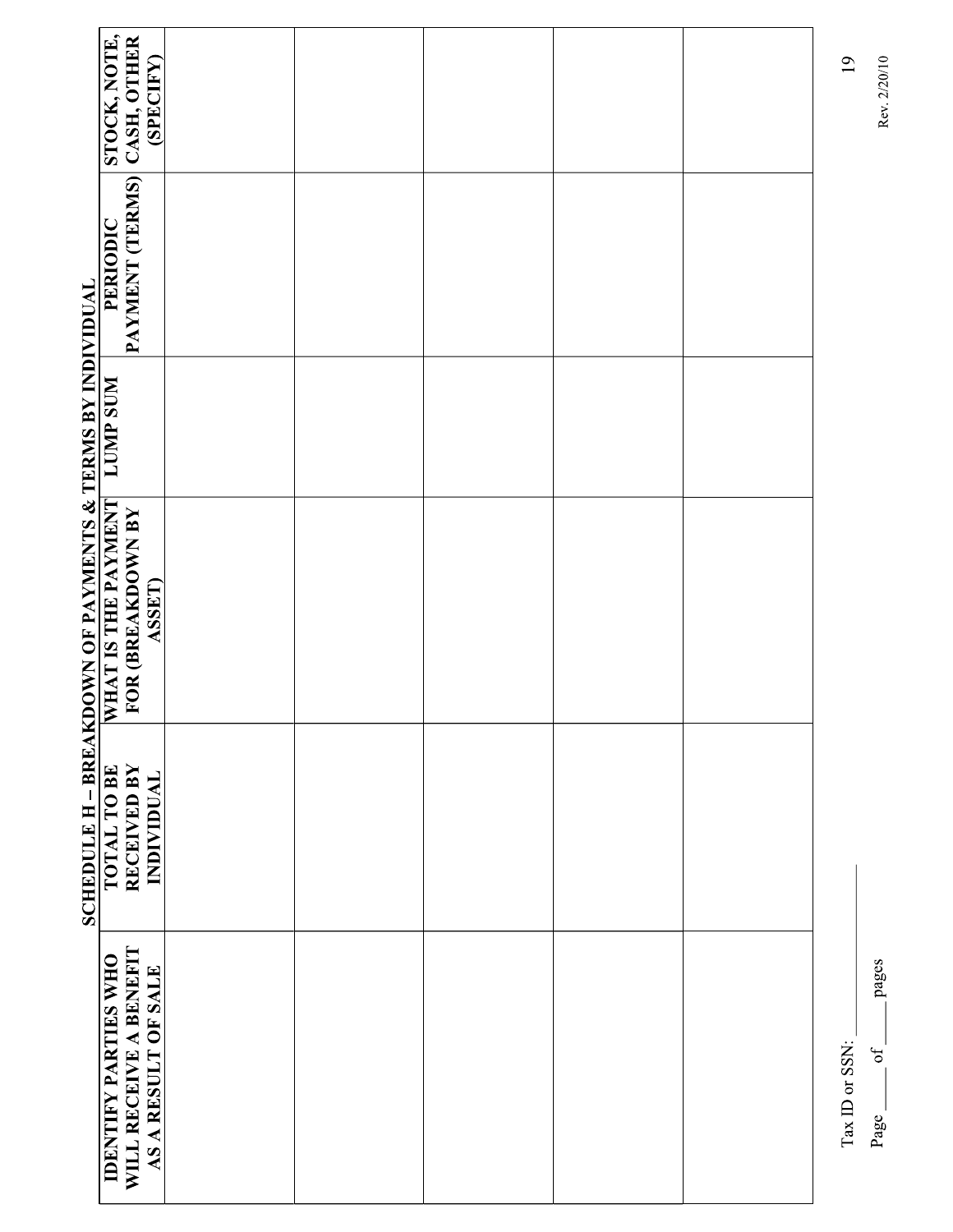| STOCK, NOTE, CASH,<br>OTHER (SPECIFY)                                                  |  |  | $\overline{c}$ | Rev. 2/20/10  |
|----------------------------------------------------------------------------------------|--|--|----------------|---------------|
| PERIODIC PAYMENT<br>(TERMS)                                                            |  |  |                |               |
|                                                                                        |  |  |                |               |
| FOR<br>FEE F                                                                           |  |  |                |               |
| RECEIVED BY<br>INDIVIDUAL                                                              |  |  |                | pages         |
| BENEFIT AS A RESULT<br>WHO WILL RECEIVE A<br><b>IDENTIFY PARTIES</b><br><b>OF SALE</b> |  |  | Tax ID or SSN: | $o$ f<br>Page |

Rev. 2/20/10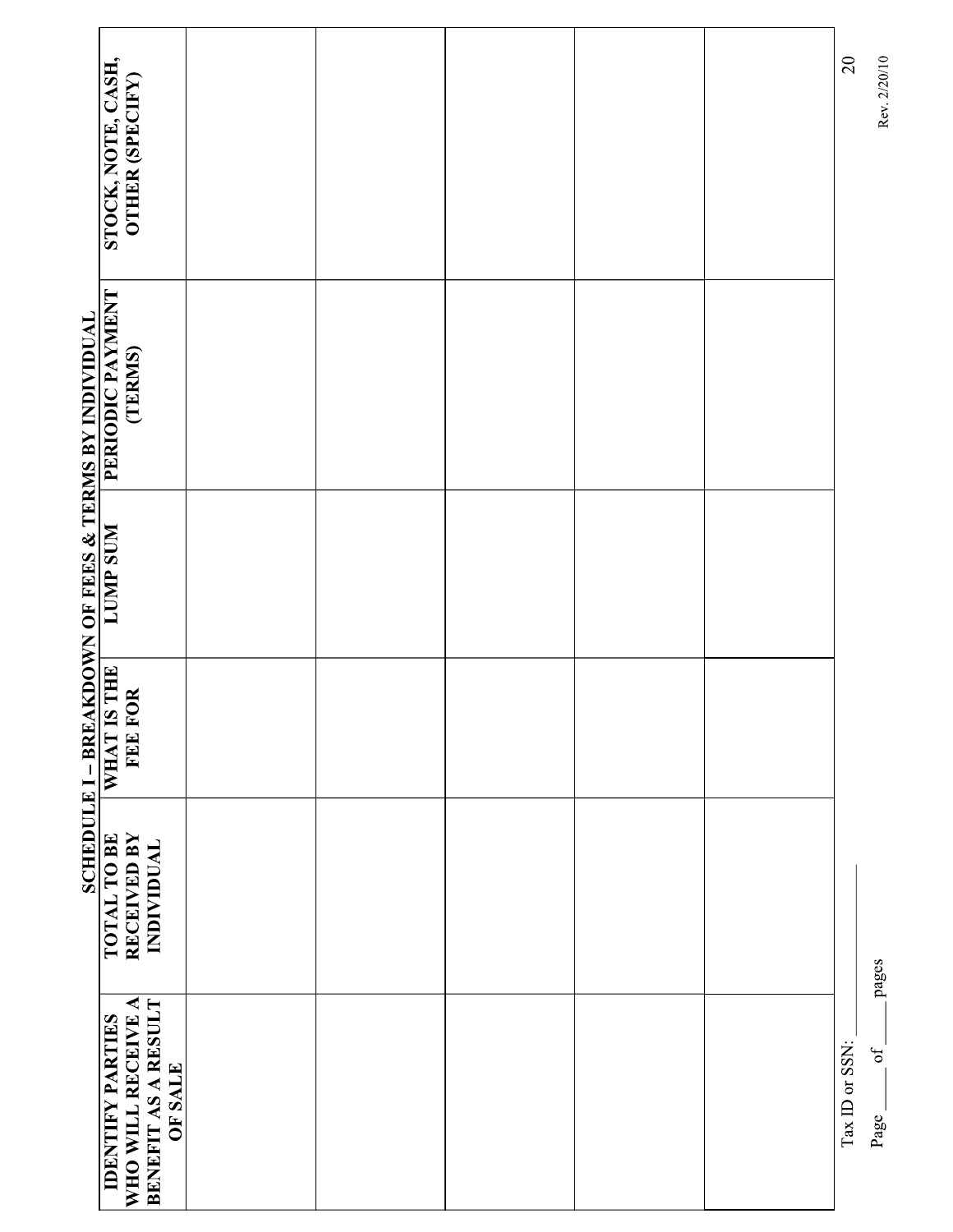| RATE              |  |  |  |  | $\overline{21}$ | Rev. 2/20/10               |
|-------------------|--|--|--|--|-----------------|----------------------------|
| MONTHLY<br>CHARGE |  |  |  |  |                 |                            |
|                   |  |  |  |  |                 |                            |
|                   |  |  |  |  |                 |                            |
|                   |  |  |  |  |                 |                            |
| <b>ADDRESS</b>    |  |  |  |  |                 |                            |
| NAME              |  |  |  |  | Tax ID or SSN:  | pages<br>$\circ$ f<br>Page |

Rev. 2/20/10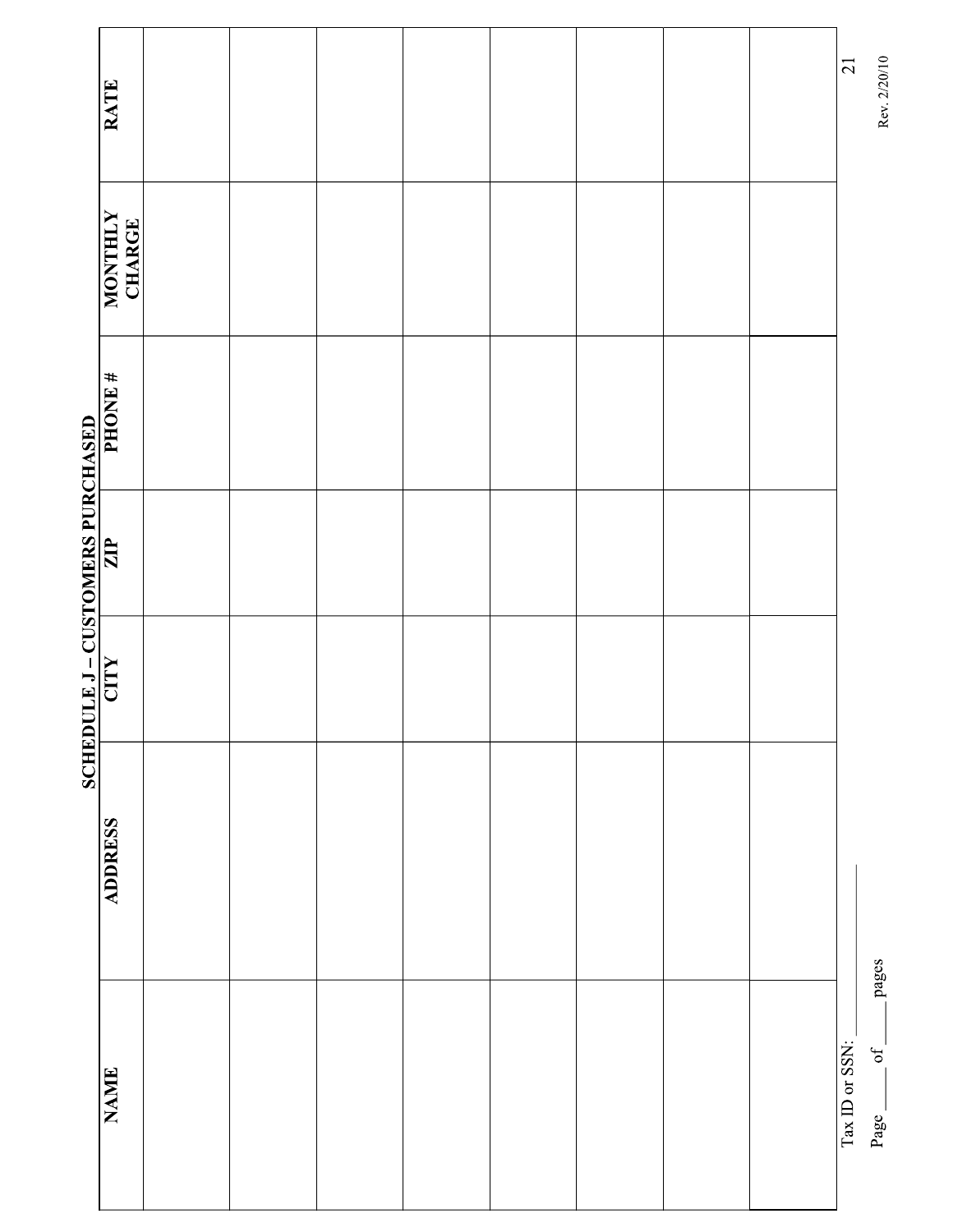| <b>TYPE OF</b> | <b>MANUFACTURER</b>                      | <b>VIN</b>    | <b>REGISTRATION</b> | <b>LICENSE</b>              |
|----------------|------------------------------------------|---------------|---------------------|-----------------------------|
| <b>VEHICLE</b> | <b>AND YEAR OF</b><br><b>MANUFACTURE</b> | <b>NUMBER</b> | <b>NUMBER</b>       | PLATE NO. &<br><b>STATE</b> |
|                |                                          |               |                     |                             |
|                |                                          |               |                     |                             |
|                |                                          |               |                     |                             |
|                |                                          |               |                     |                             |
|                |                                          |               |                     |                             |
|                |                                          |               |                     |                             |
|                |                                          |               |                     |                             |
|                |                                          |               |                     |                             |
|                |                                          |               |                     |                             |
|                |                                          |               |                     |                             |
|                |                                          |               |                     |                             |
|                |                                          |               |                     |                             |
|                |                                          |               |                     |                             |
|                |                                          |               |                     |                             |
|                |                                          |               |                     |                             |
|                |                                          |               |                     |                             |
|                |                                          |               |                     |                             |
|                |                                          |               |                     |                             |
|                |                                          |               |                     |                             |
|                |                                          |               |                     |                             |

## **SCHEDULE K - VEHICLES PURCHASED**

Tax ID or SSN: \_\_\_\_\_\_\_\_\_\_\_\_\_\_\_\_\_\_\_\_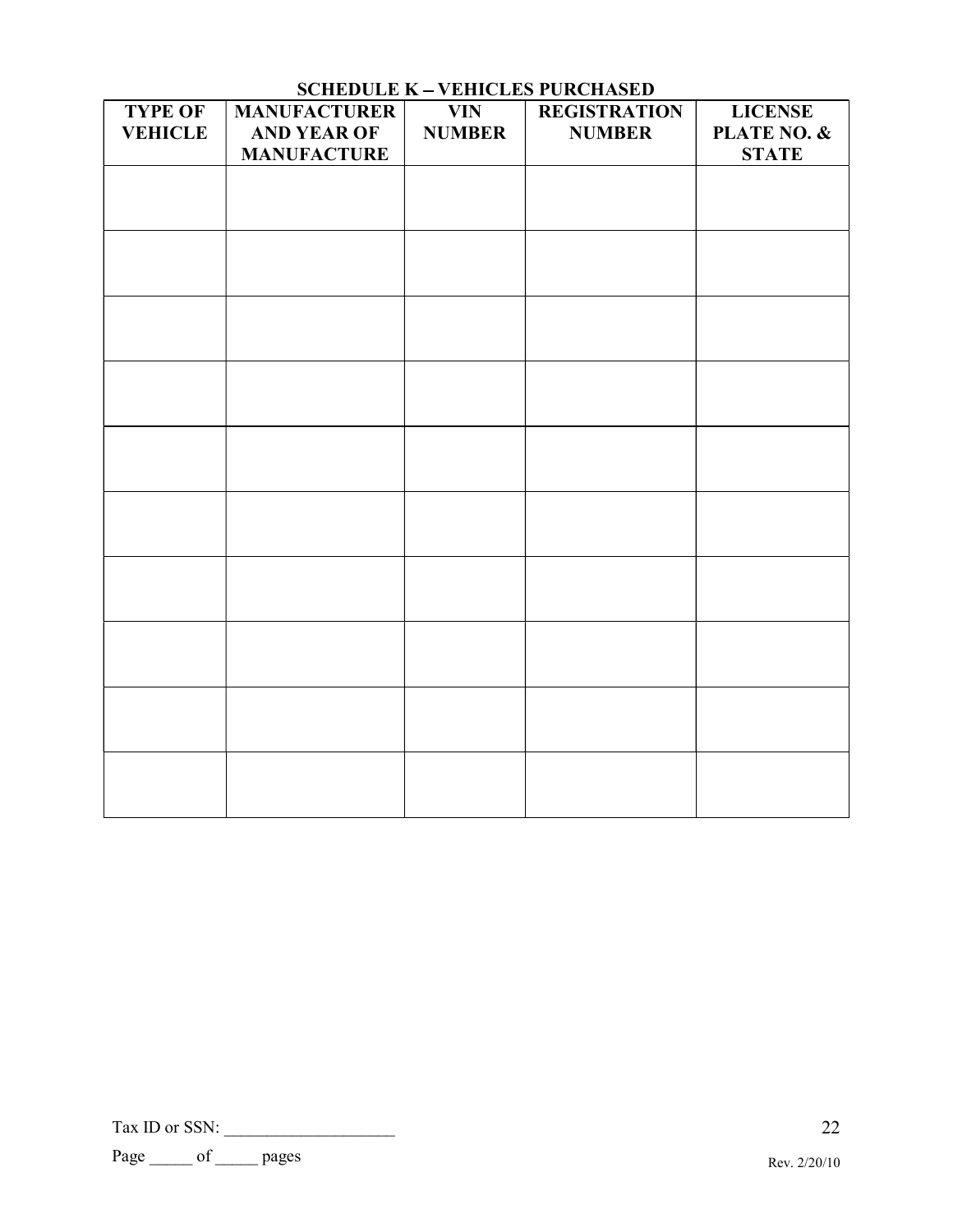### **RELEASE AUTHORIZATION**

**To all Courts, Probation Departments, Employers, Educational Institutions, Banks,**  Financial and other Such Institutions, and all Governmental Agencies - federal, state, or **local without exception both foreign and domestic.** 

I, (individual's name), hereby authorize you to release any and all information documentary or otherwise, pertaining to me, or any company related to me, including \_\_\_\_\_\_\_\_\_\_\_\_\_\_\_\_\_\_\_\_\_\_\_\_\_\_\_\_\_(business name), as requested by any employee, agent, or representative of the New York City Business Integrity Commission ("BIC"), including New York City Police Department member or employees.

 I further expressly authorize the Business Integrity Commission to review and/or audit any books, records, or financial documents requested by BIC form the date of the closing of this transaction to a date three years after the last payment to anyone as a result of this transaction.

 This authorization shall supersede and countermand any prior request or authorization to the contrary. A photostatic copy of this authorization will be considered as effective and valid as the original.

(Signature)

(Typed or printed name)

Sworn and subscribed to Before me this \_\_\_\_\_\_ day Of \_\_\_\_\_\_\_\_\_\_, 20 \_\_\_\_.

Notary Public

Tax ID or SSN: